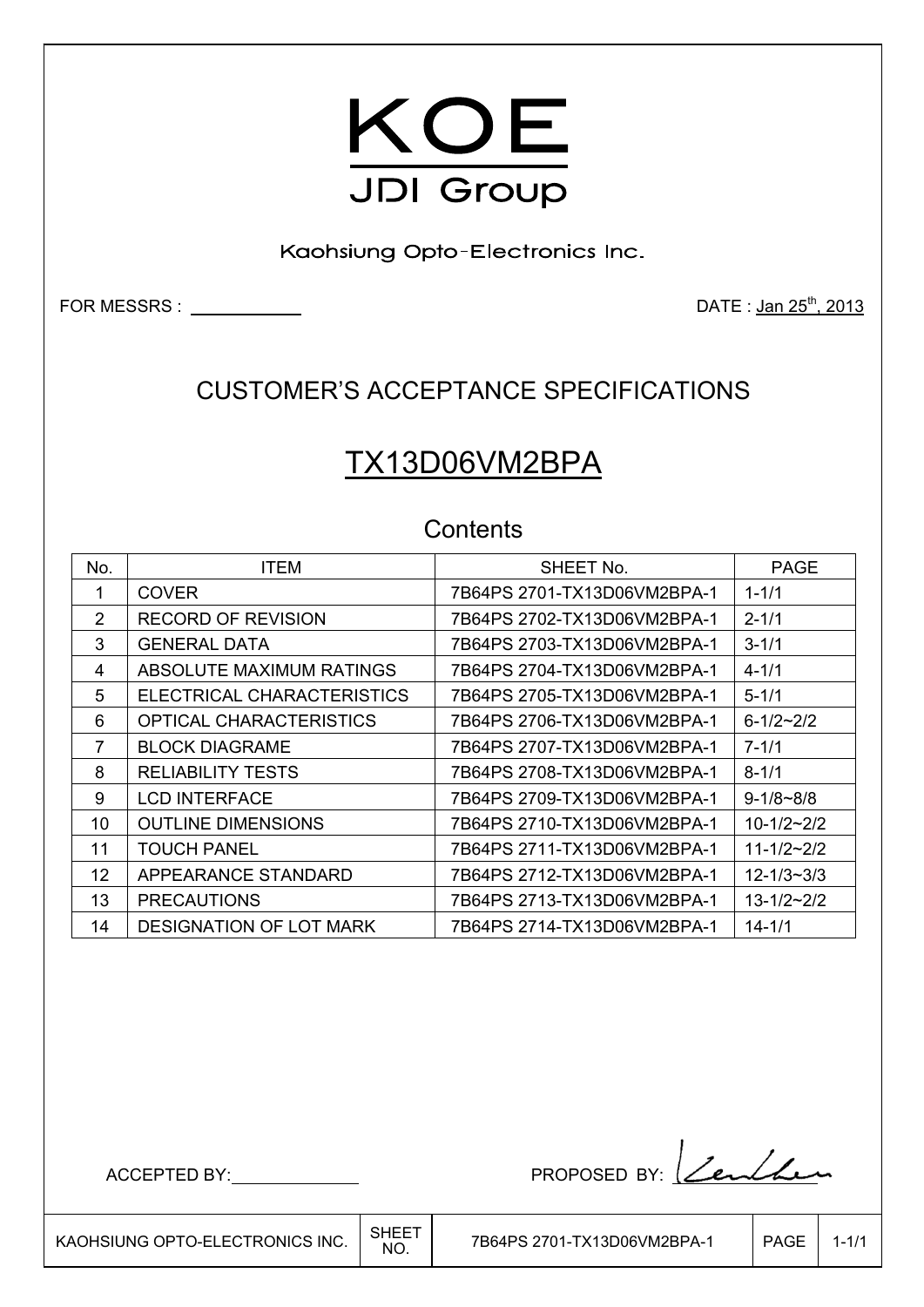|      | 2. RECORD OF REVISION           |              |                             |      |           |
|------|---------------------------------|--------------|-----------------------------|------|-----------|
| DATE | SHEET No.                       |              | <b>SUMMARY</b>              |      |           |
|      |                                 |              |                             |      |           |
|      |                                 |              |                             |      |           |
|      |                                 |              |                             |      |           |
|      |                                 |              |                             |      |           |
|      |                                 |              |                             |      |           |
|      |                                 |              |                             |      |           |
|      |                                 |              |                             |      |           |
|      |                                 |              |                             |      |           |
|      |                                 |              |                             |      |           |
|      |                                 |              |                             |      |           |
|      |                                 |              |                             |      |           |
|      |                                 |              |                             |      |           |
|      |                                 |              |                             |      |           |
|      |                                 |              |                             |      |           |
|      |                                 |              |                             |      |           |
|      |                                 |              |                             |      |           |
|      |                                 |              |                             |      |           |
|      |                                 |              |                             |      |           |
|      |                                 |              |                             |      |           |
|      |                                 |              |                             |      |           |
|      |                                 |              |                             |      |           |
|      |                                 |              |                             |      |           |
|      |                                 |              |                             |      |           |
|      |                                 |              |                             |      |           |
|      |                                 |              |                             |      |           |
|      |                                 |              |                             |      |           |
|      |                                 |              |                             |      |           |
|      |                                 |              |                             |      |           |
|      |                                 |              |                             |      |           |
|      |                                 |              |                             |      |           |
|      |                                 |              |                             |      |           |
|      |                                 |              |                             |      |           |
|      |                                 |              |                             |      |           |
|      |                                 |              |                             |      |           |
|      |                                 |              |                             |      |           |
|      |                                 | <b>SHEET</b> |                             |      |           |
|      | KAOHSIUNG OPTO-ELECTRONICS INC. | NO.          | 7B64PS 2702-TX13D06VM2BPA-1 | PAGE | $2 - 1/1$ |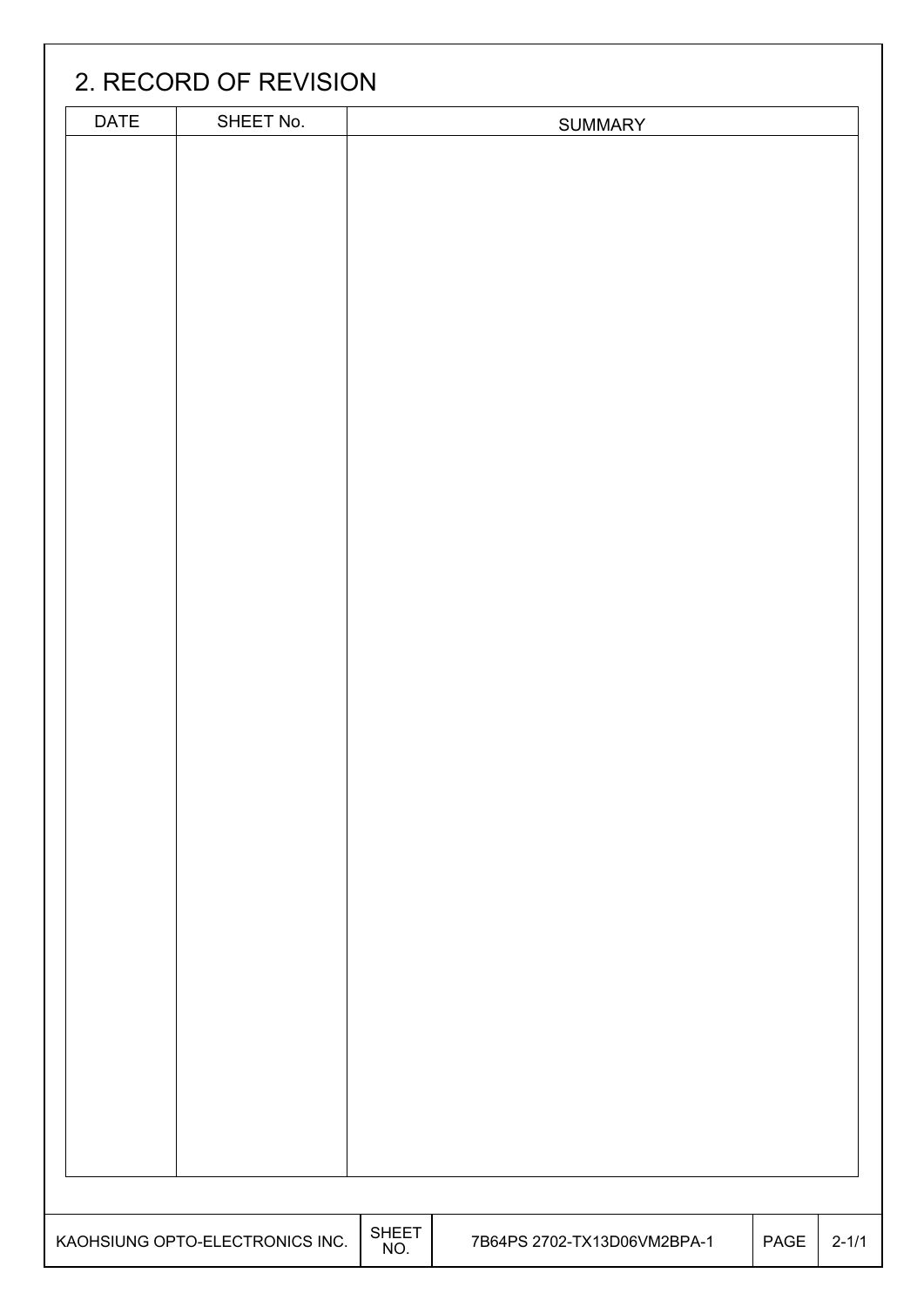# 3. GENERAL DATA

#### 3.1 DISPLAY FEATURES

This module is a 5" WVGA of 16:9 format amorphous silicon TFT. The pixel format is vertical stripe and sub pixels are arranged as R(red), G(green), B(blue) sequentially. This display is RoHS compliant, and COG (chip on glass) technology and LED backlight are applied on this display.

| Part Name                      | TX13D06VM2BPA                                                                                            |
|--------------------------------|----------------------------------------------------------------------------------------------------------|
| <b>Module Dimensions</b>       | 120.0(W)mm x 80.7(H)mm x 9.4(D)mm typ                                                                    |
| <b>LCD Active Area</b>         | 108.0(W)mm x 64.8(H)mm                                                                                   |
| <b>Pixel Pitch</b>             | $0.045(W)$ mm x 3(R,G,B)(W) x 0.135(H)mm                                                                 |
| Resolution                     | 800x3(R,G,B)(W)x480(H) dots                                                                              |
| <b>Color Pixel Arrangement</b> | R, G, B Vertical stripe                                                                                  |
| LCD Type                       | Transmissive Color TFT; Normally White                                                                   |
| Display Type                   | <b>Active Matrix</b>                                                                                     |
| <b>Top Polarizer Type</b>      | Anti-glare Polarizer Film                                                                                |
| Number of Colors               | 262k Colors (R,G,B 6bit digital each)                                                                    |
| <b>Backlight</b>               | Light Emitting Diode (LED)                                                                               |
| Weight                         | 75g typ.                                                                                                 |
| Interface                      | 40pin C-MOS                                                                                              |
| <b>Power Supply Voltage</b>    | 3.3V for LCD driving                                                                                     |
|                                | 12 V for B/L driving                                                                                     |
| <b>Power Consumption</b>       | 0.4 W for LCD; 2.3 W for B/L                                                                             |
| <b>Viewing Direction</b>       | 12 O'clock (without image inversion and least brightness change)<br>6 O'clock (contrast peak located at) |
| <b>Touch Panel</b>             | Resistive type; Film on glass; 4-wire type; Antiglare surface.                                           |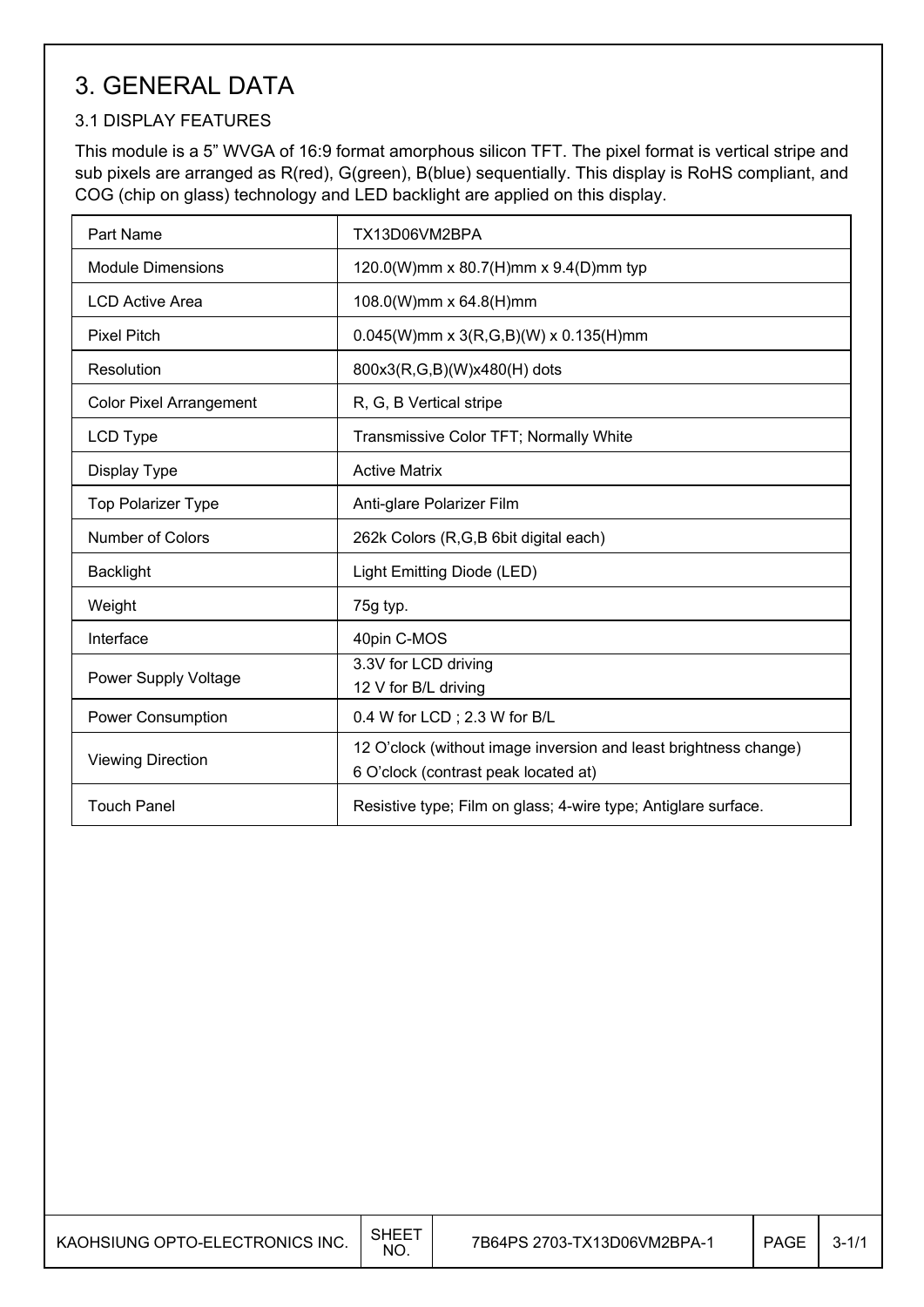## 4. ABSOLUTE MAXIMUM RATINGS

| Item                         | Symbol   | Min.   | Max.          | Unit              | Remarks                  |
|------------------------------|----------|--------|---------------|-------------------|--------------------------|
| <b>Supply Voltage</b>        | $V_{DD}$ |        | 7.0           |                   | $\overline{\phantom{0}}$ |
| Input Voltage of Logic       |          | $-0.3$ | $V_{DD}$ +0.3 |                   | Note 1                   |
| <b>Operating Temperature</b> | Top      | $-20$  | 70            | $^{\circ}$ C      | Note 2                   |
| Storage Temperature          | Tst      | $-30$  | 80            | $^{\circ}$ $\cap$ | Note 2                   |

Note 1: The rating is defined for the signal voltages of the interface such as DE, Hsync, Vsync, CLK and RGB data bus.

Note 2: The maximum rating is defined as above based on the chamber temperature, which might be different from ambient temperature after assembling the panel into the application. Moreover, some temperature-related phenomenon as below needed to be noticed:

- Background color, contrast and response time would be different in temperatures other than  $25^{\circ}$ C.

- Operating under high temperature will shorten LED lifetime.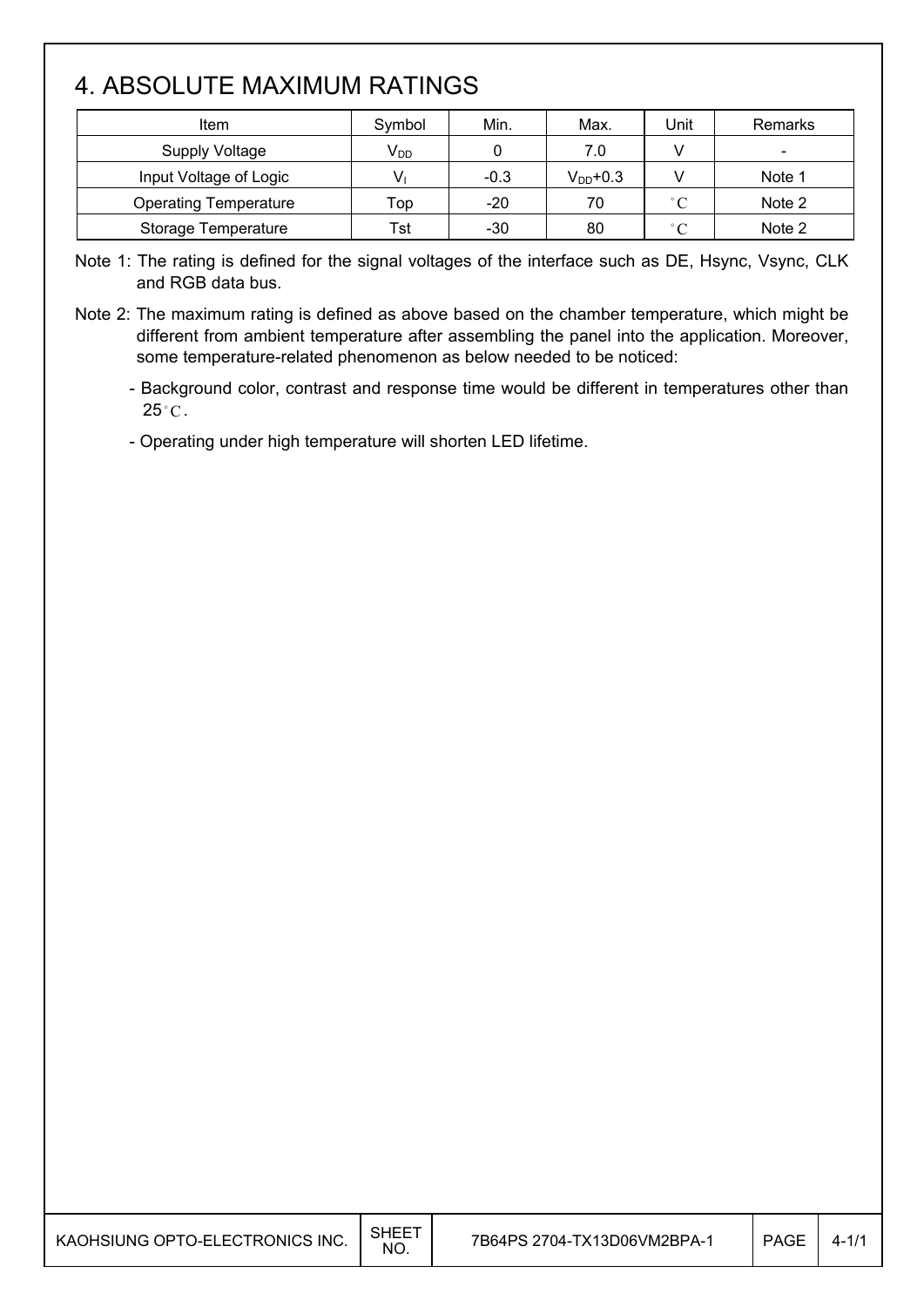# 5. ELECTRICAL CHARACTERISTICS

### 5.1 LCD CHARACTERISTICS

| Item                   | Symbol     | Condition                | Min.               | Typ.                     | Max.               | Unit       | Remarks |
|------------------------|------------|--------------------------|--------------------|--------------------------|--------------------|------------|---------|
| Power Supply Voltage   | $V_{DD}$   |                          | 3.0                | 3.3                      | 3.6                | V          |         |
| Input Voltage of Logic |            | "H" level                | 0.8V <sub>DD</sub> |                          | $V_{DD}$           |            |         |
|                        | $V_1$      | "L" level                | <b>VSS</b>         | $\overline{\phantom{a}}$ | 0.2V <sub>DD</sub> | V          | Note 1  |
| Power Supply Current   | <b>IDD</b> | $\overline{\phantom{a}}$ |                    | 120                      | 140                | mA         | Note 2  |
| <b>Vsync Frequency</b> | $J\nu$     |                          | 55                 | 60                       | 65                 | Hz         |         |
| <b>Hsync Frequency</b> |            |                          | 28.9               | 31.5                     | 34.1               | <b>KHz</b> |         |
| <b>DCLK Frequency</b>  | <b>CLK</b> |                          | 30.5               | 33.3                     | 36.0               | <b>MHz</b> |         |

Note 1: The rating is defined for the signal voltages of the interface such as DE, Hsync, Vsync, CLK and RGB data bus.

Note 2: An all black check pattern is used when measuring IDD,  $f_v$  is set to 60 Hz.

Note 3: 0.75A fuse is applied in the module for IDD. For display activation and protection purpose, power supply is recommended larger than 2A to start the display and break fuse once any short circuit occurred.

### 5.2 BACKLIGHT CHARACTERISTICS

| 3.2 DAUNLIUM I UMARAU I ERISTIUS.<br>$T_a = 25$ °C |                  |                       |      |      |      |      |                          |  |
|----------------------------------------------------|------------------|-----------------------|------|------|------|------|--------------------------|--|
| Item                                               | Symbol           | Condition             | Min. | Typ. | Max. | Unit | Remarks                  |  |
| <b>LED Input Voltage</b>                           | V <sub>led</sub> | <b>Backlight Unit</b> | 11.5 | 12.0 | 12.5 |      | Note1                    |  |
| <b>LED Forward Current</b>                         | <b>I</b> LED     | <b>Backlight Unit</b> |      | 192  | -    | mA   | $\overline{\phantom{a}}$ |  |
| LED Lifetime                                       |                  | 192 mA                |      | 50K  |      | hrs  | Note 2                   |  |

Note 1: Fig. 5.1 shows the backlight circuit of two LED bars.

Note 2: The estimated lifetime is specified as the time to reduce 50% brightness by applying 192 mA at  $25^{\circ}$ C.



Fig. 5.1

 $\mathsf{I}$ 

 $T_a = 25$  °C, *VSS* = 0*V*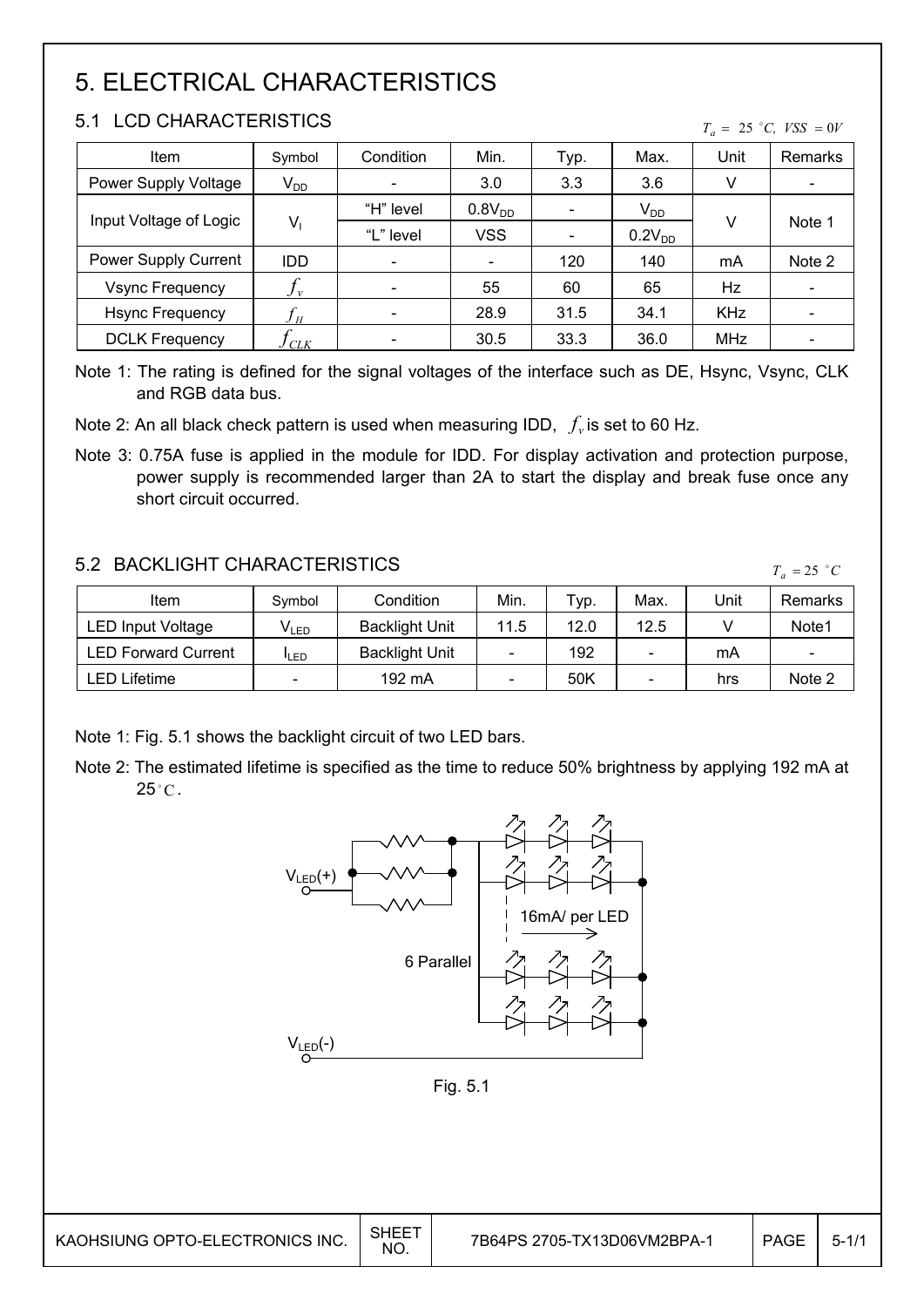# 6. OPTICAL CHARACTERISTICS

The optical characteristics are measured based on the conditions as below:

- Supplying the signals and voltages defined in the section of electrical characteristics.
- The backlight unit needs to be turned on for 30 minutes.
- The ambient temperature is 25 °C.

- In the dark room around 500~1000 lx, the equipment has been set for the measurements as shown in Fig 6.1.  $T_a = 25$   $°C$ ,  $f_v = 60$  Hz,  $V_{DD} = 3.3V$ 

| Item                                |             | Symbol         | Condition                                | Min.                     | Typ.           | Max.           | Unit              | Remarks        |
|-------------------------------------|-------------|----------------|------------------------------------------|--------------------------|----------------|----------------|-------------------|----------------|
| <b>Brightness of White</b>          |             |                |                                          | 680                      | 800            | $\blacksquare$ | cd/m <sup>2</sup> | Note 1         |
| <b>Brightness Uniformity</b>        |             | $\blacksquare$ | $\phi = 0^{\circ}, \theta = 0^{\circ}$ , | 70                       | $\blacksquare$ | $\blacksquare$ | $\%$              | Note 2         |
| <b>Contrast Ratio</b>               |             | CR             | ILED= 192mA                              | 400                      | 600            | $\blacksquare$ | $\blacksquare$    | Note 3         |
| Response Time<br>(Rising + Falling) |             | $Tr + Tf$      | $\phi = 0^{\circ}, \theta = 0^{\circ}$   |                          | 50             |                | ms                | Note 4         |
| <b>NTSC Ratio</b>                   |             | $\blacksquare$ | $\phi = 0^{\circ}, \theta = 0^{\circ}$   | $\blacksquare$           | 50             |                | $\%$              | $\blacksquare$ |
|                                     |             | $\theta$ x     | $\phi = 0^\circ$ , CR $\geq 10$          | $\blacksquare$           | 70             |                |                   |                |
|                                     |             | $\theta x'$    | $\phi = 180$ °, CR $\geq 10$             | $\overline{\phantom{a}}$ | 70             |                |                   |                |
| <b>Viewing Angle</b>                |             | $\theta$ y     | $\phi = 90^\circ$ , CR $\geq 10$         | $\overline{\phantom{a}}$ | 60             |                | Degree            | Note 5         |
|                                     |             | $\theta$ y'    | $\phi = 270$ °, CR $\geq 10$             | $\overline{\phantom{a}}$ | 70             |                |                   |                |
|                                     |             | $\mathsf{X}$   |                                          | 0.55                     | 0.60           | 0.65           |                   |                |
|                                     | Red         | Y              |                                          | 0.31                     | 0.36           | 0.41           |                   |                |
|                                     |             | $\mathsf{X}$   |                                          | 0.30                     | 0.35           | 0.40           |                   |                |
| Color                               | Green       | Y              |                                          | 0.53                     | 0.58           | 0.63           |                   |                |
| Chromaticity                        |             | X              | $\phi = 0^{\circ}, \theta = 0^{\circ}$   | 0.10                     | 0.15           | 0.20           |                   | Note 6         |
|                                     | <b>Blue</b> | Y              |                                          | 0.07                     | 0.12           | 0.17           |                   |                |
|                                     |             | X              |                                          | 0.26                     | 0.31           | 0.36           |                   |                |
|                                     | White       | Υ              |                                          | 0.30                     | 0.35           | 0.40           |                   |                |

Note 1: The brightness is measured from the center point of the panel, P5 in Fig. 6.2, for the typical value.

Note 2: The brightness uniformity is calculated by the equation as below:

Brightness uniformity =  $\frac{\text{Min.~Brightness}}{\text{Max.~Brightness}}$  X100%

, which is based on the brightness values of the 9 points measured by BM-5 as shown in Fig. 6.2.

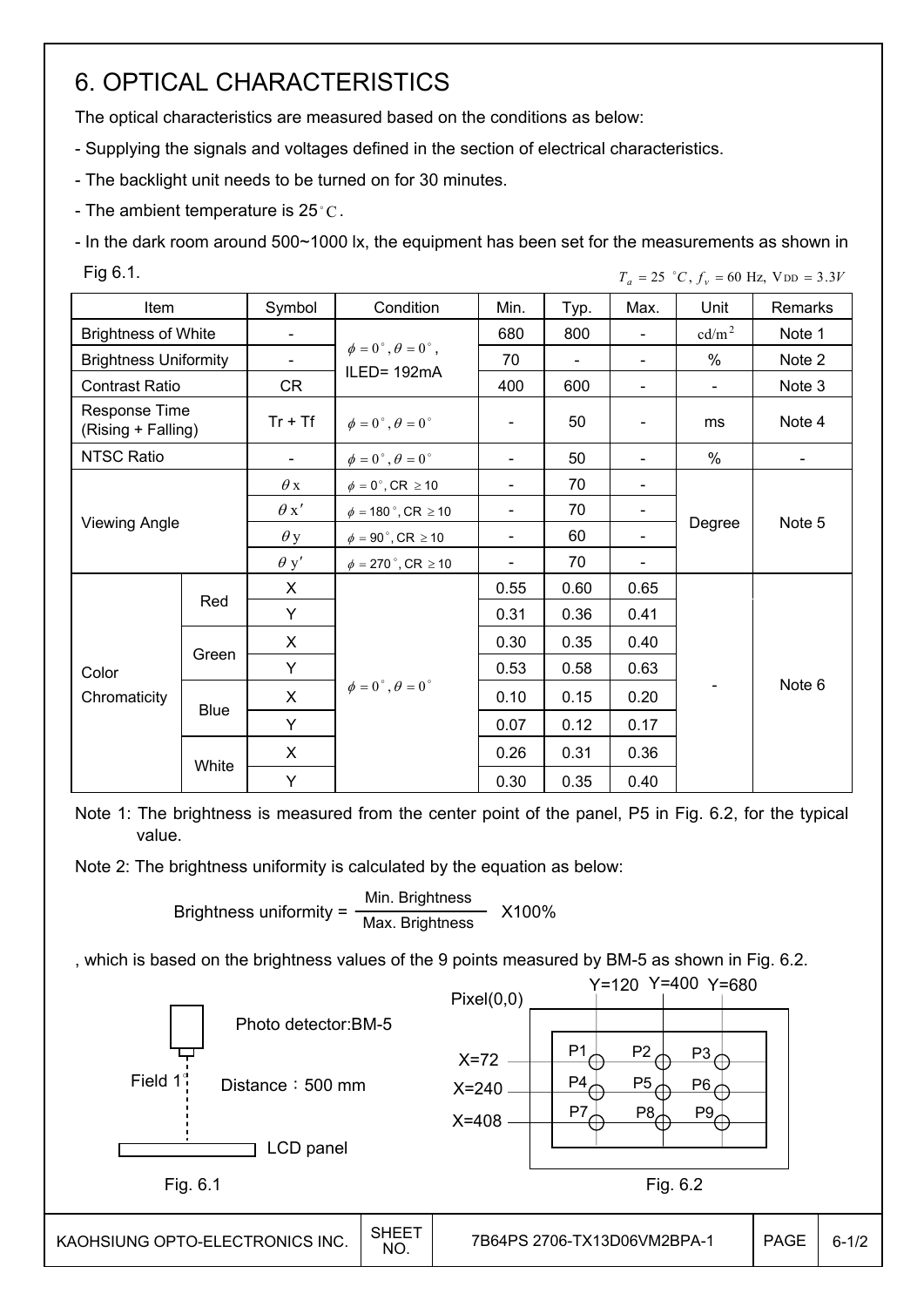Note 3: The Contrast ratio is measured from the center point of the panel, P5, and defined as the following equation:

 $CR =$  Brightness of White Brightness of Black

Note 4: The definition of response time is shown in Fig. 6.3. The rising time is the period from 90% brightness to 10% brightness when the data is from white to black. Oppositely, Falling time is the period from 10% brightness rising to 90% brightness.



Fig. 6.3

Note 5: The definition of viewing angle is shown in Fig. 6.4. Angle  $\phi$  is used to represent viewing directions, for instance,  $\phi = 270^\circ$  means 6 o'clock, and  $\phi = 0^\circ$  means 3 o'clock. Moreover, angle  $\theta$  is used to represent viewing angles from axis Z toward plane XY.

 The viewing direction of this display is 12 o'clock, which means that a photograph with gray scale would not be reversed in color and the brightness change would be less from this direction. However, the best contrast peak would be located at 6 o'clock.



Fig. 6.4

Note 6: The color chromaticity is measured from the center point of the panel, P5, as shown in Fig. 6.2.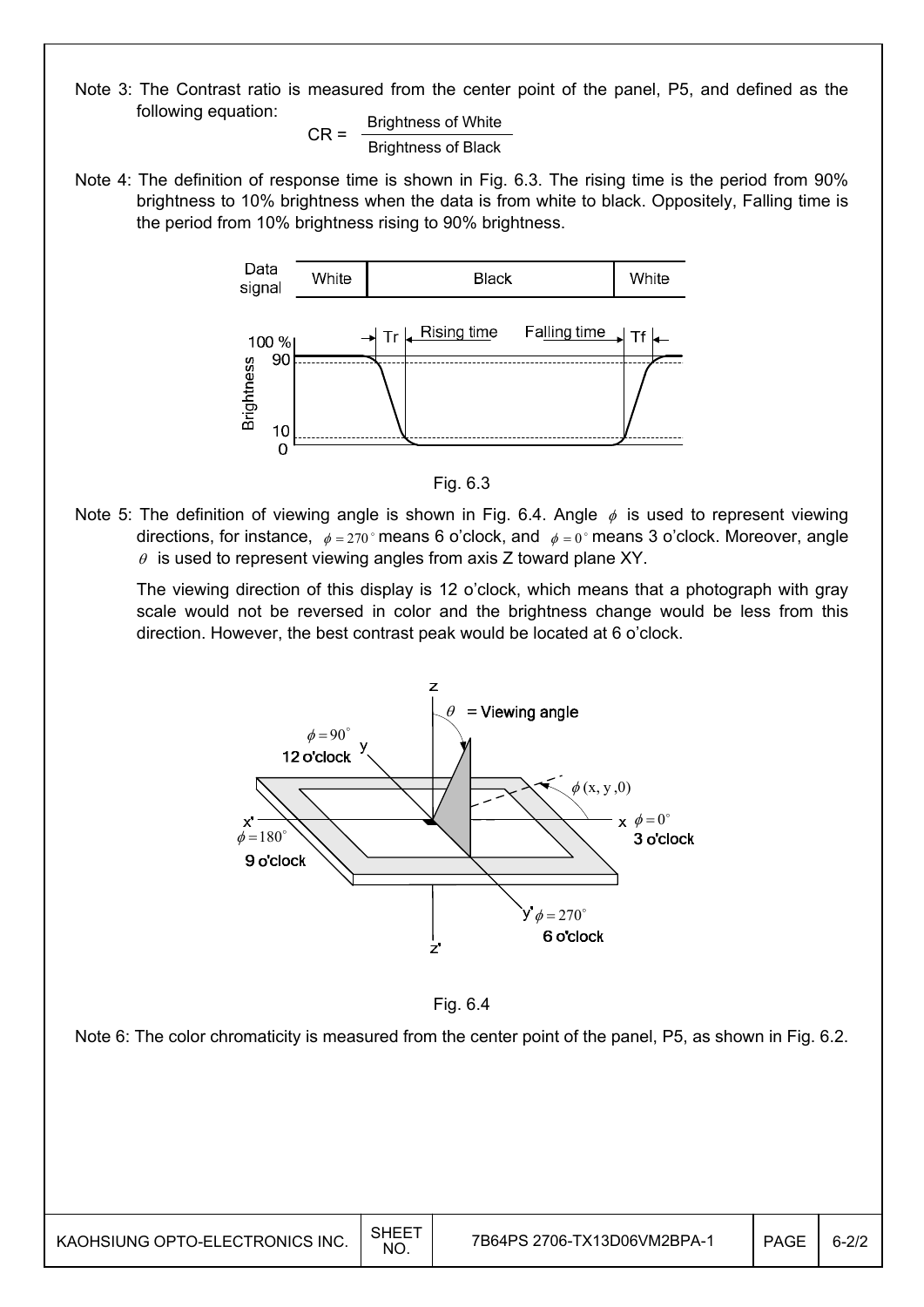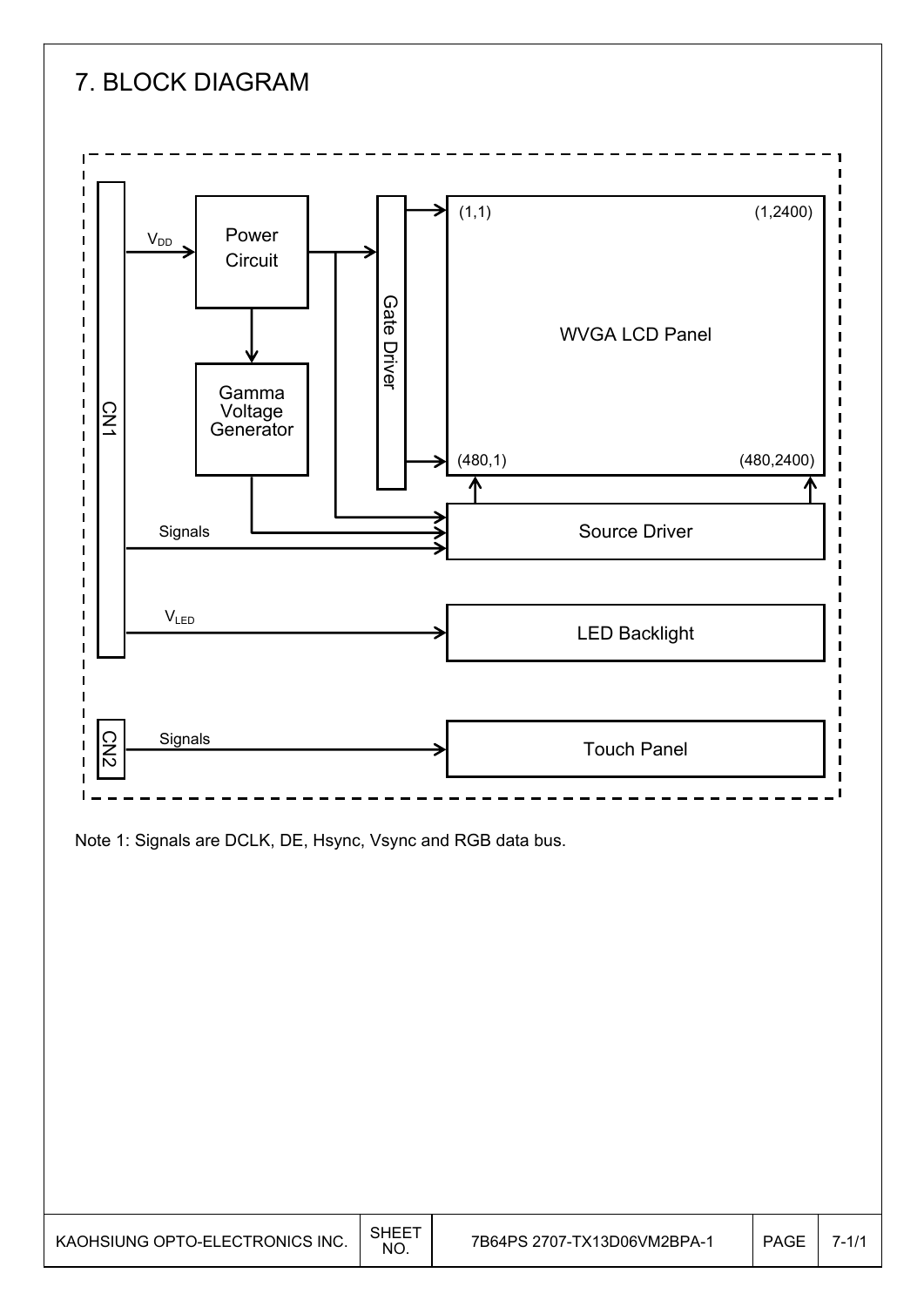## 8. RELIABILITY TESTS

| <b>Test Item</b>               | Condition                                                                                                                      |                                                            |
|--------------------------------|--------------------------------------------------------------------------------------------------------------------------------|------------------------------------------------------------|
| <b>High Temperature</b>        | 1) Operating<br>2) 70 $^{\circ}$ C                                                                                             | 240 hrs                                                    |
| Low Temperature                | 1) Operating<br>2) -20 $^{\circ}$ C                                                                                            | 240 hrs                                                    |
| <b>High Temperature</b>        | 3) 1) Storage<br>4) 2) 80 $^{\circ}$ C                                                                                         | 240 hrs                                                    |
| Low Temperature                | 5) 1) Storage<br>6) 2) -30 $^{\circ}$ C                                                                                        | 240 hrs                                                    |
| <b>Heat Cycle</b>              | 1) Operating<br>2) $-20$ °C $-70$ °C<br>3) 3hrs~1hr~3hrs                                                                       | 240 hrs                                                    |
| <b>Thermal Shock</b>           | 1) Non-Operating<br>2) -35 $^{\circ}$ C $\leftrightarrow$ 85 $^{\circ}$ C<br>3) 0.5 hr ↔ 0.5 hr                                | 240 hrs                                                    |
| High Temperature &<br>Humidity | 1) Operating<br>2) 40°C & 85%RH<br>3) Without condensation<br>(Note 3)                                                         | 240 hrs                                                    |
| Vibration                      | 1) Non-Operating<br>2) 20~200 Hz<br>3) 2G<br>4) X, Y, and Z directions                                                         | 1 hr for each direction                                    |
| <b>Mechanical Shock</b>        | 1) Non-Operating<br>2) 10 ms<br>3) 50G<br>4) $\pm X$ , $\pm Y$ and $\pm Z$ directions                                          |                                                            |
| <b>ESD</b>                     | 1) Operating<br>2) Tip: 150 pF, 330 $\Omega$<br>3) Air discharge for glass: ±8KV<br>4) Contact discharge for metal frame: ±8KV | 1) Glass: 9 points<br>2) Metal frame: 8 points<br>(Note 4) |

Note 1: Display functionalities are inspected under the conditions defined in the specification after the reliability tests.

- Note 2: The display is not guaranteed for use in corrosive gas environments.
- Note 3: Under the condition of high temperature & humidity, if the temperature is higher than 40 °C, the humidity needs to be reduced as Fig. 8.1 shown.
- Note 4: All pins of LCD interface (CN1) have been tested by  $\pm 100V$  contact discharge of ESD under non-operating condition.

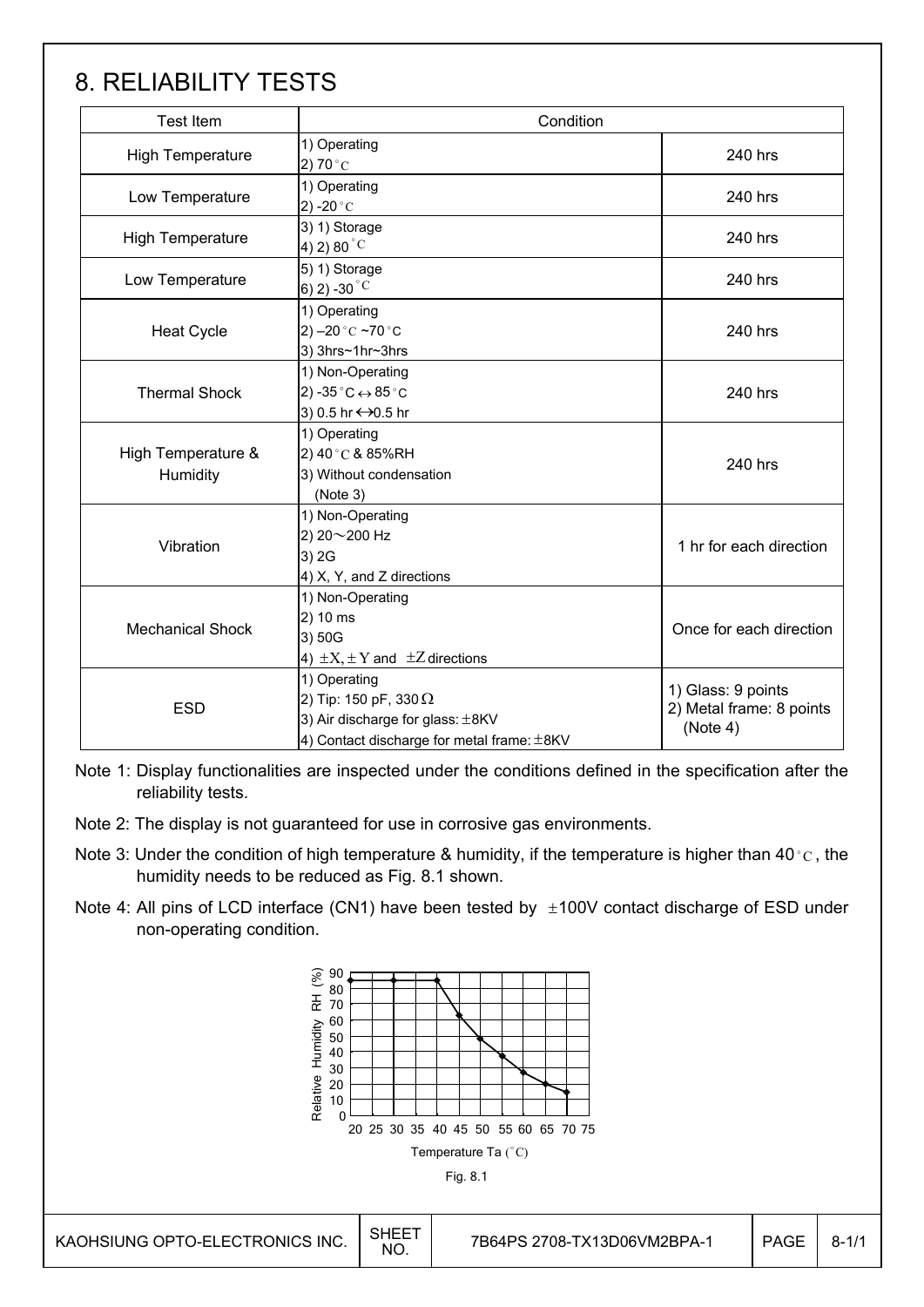# 9. LCD INTERFACE

### 9.1 INTERFACE PIN CONNECTIONS

The display interface connector (CN1) is FA5S040HP1R3000 (JAE), and Pin assignment is as below:

| Pin No.        | Symbol         | Signal                        | Pin No. | Symbol         | Signal               |  |
|----------------|----------------|-------------------------------|---------|----------------|----------------------|--|
| 1              |                |                               | 21      | G4             | Green data           |  |
| $\overline{2}$ | $V_{DD}$       | <b>Supply Voltage</b>         | 22      | G <sub>3</sub> | Green data           |  |
| 3              | U/D            | Scan Direction (Up/Down)      | 23      | $V_{SS}$       | Ground               |  |
| 4              | L/R            | Scan Direction (Left/Right)   | 24      | G <sub>2</sub> | Green data           |  |
| 5              | Vsync          | Vertical synchronous signal   | 25      | G <sub>1</sub> | Green data           |  |
| 6              | DE             | Data Enable                   | 26      | G <sub>0</sub> | Green data (LSB)     |  |
| $\overline{7}$ | $V_{SS}$       | Ground                        | 27      | $V_{SS}$       | Ground               |  |
| 8              | <b>DCLK</b>    | Dot clock                     | 28      | R <sub>5</sub> | Red data (MSB)       |  |
| 9              | $V_{SS}$       | Ground                        | 29      | R <sub>4</sub> | Red data             |  |
| 10             | Hsync          | Horizontal synchronous signal | 30      | R <sub>3</sub> | Red data             |  |
| 11             | $V_{SS}$       | Ground                        | 31      | $V_{SS}$       | Ground               |  |
| 12             | B <sub>5</sub> | Blue data (MSB)               | 32      | R <sub>2</sub> | Red data             |  |
| 13             | <b>B4</b>      | Blue data                     | 33      | R <sub>1</sub> | Red data             |  |
| 14             | B <sub>3</sub> | Blue data                     | 34      | R <sub>0</sub> | Red data (LSB)       |  |
| 15             | $V_{SS}$       | Ground                        | 35      | $V_{SS}$       | Ground               |  |
| 16             | B <sub>2</sub> | Blue data                     | 36      | <b>NC</b>      | No Connection        |  |
| 17             | <b>B1</b>      | Blue data                     | 37      |                |                      |  |
| 18             | B <sub>0</sub> | Blue data (LSB)               | 38      | $V_{LED}(+)$   | Power Supply for B/L |  |
| 19             | $V_{SS}$       | Ground                        | 39      |                |                      |  |
| 20             | G <sub>5</sub> | Green data (MSB)              | 40      | $V_{LED}(-)$   | Ground               |  |

Note 1: When using Sync mode, the DE pin must be pulled low, and when DE mode, the Hsync & Vsync must be pulled high. Sync mode and DE mode can't active at the same time.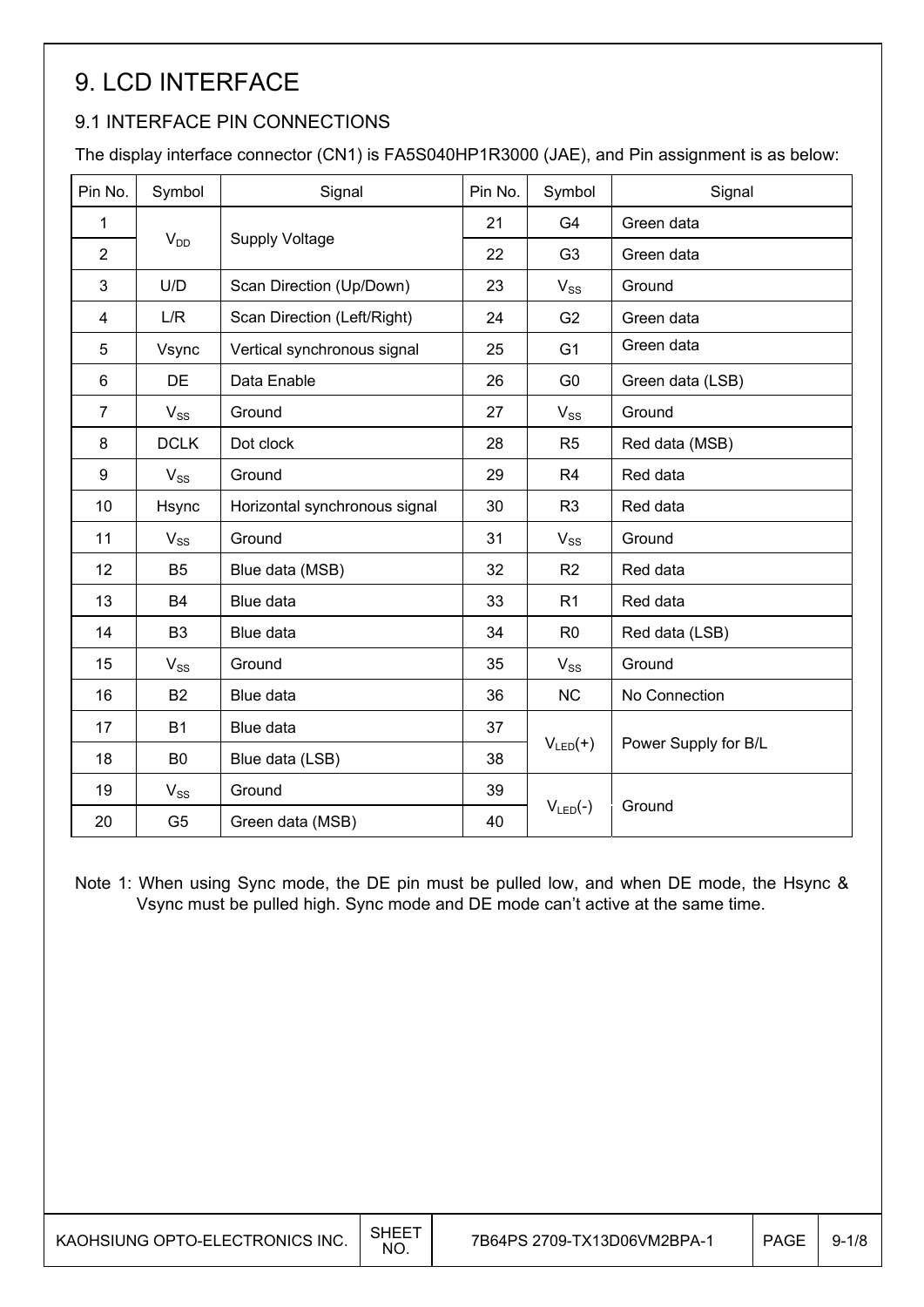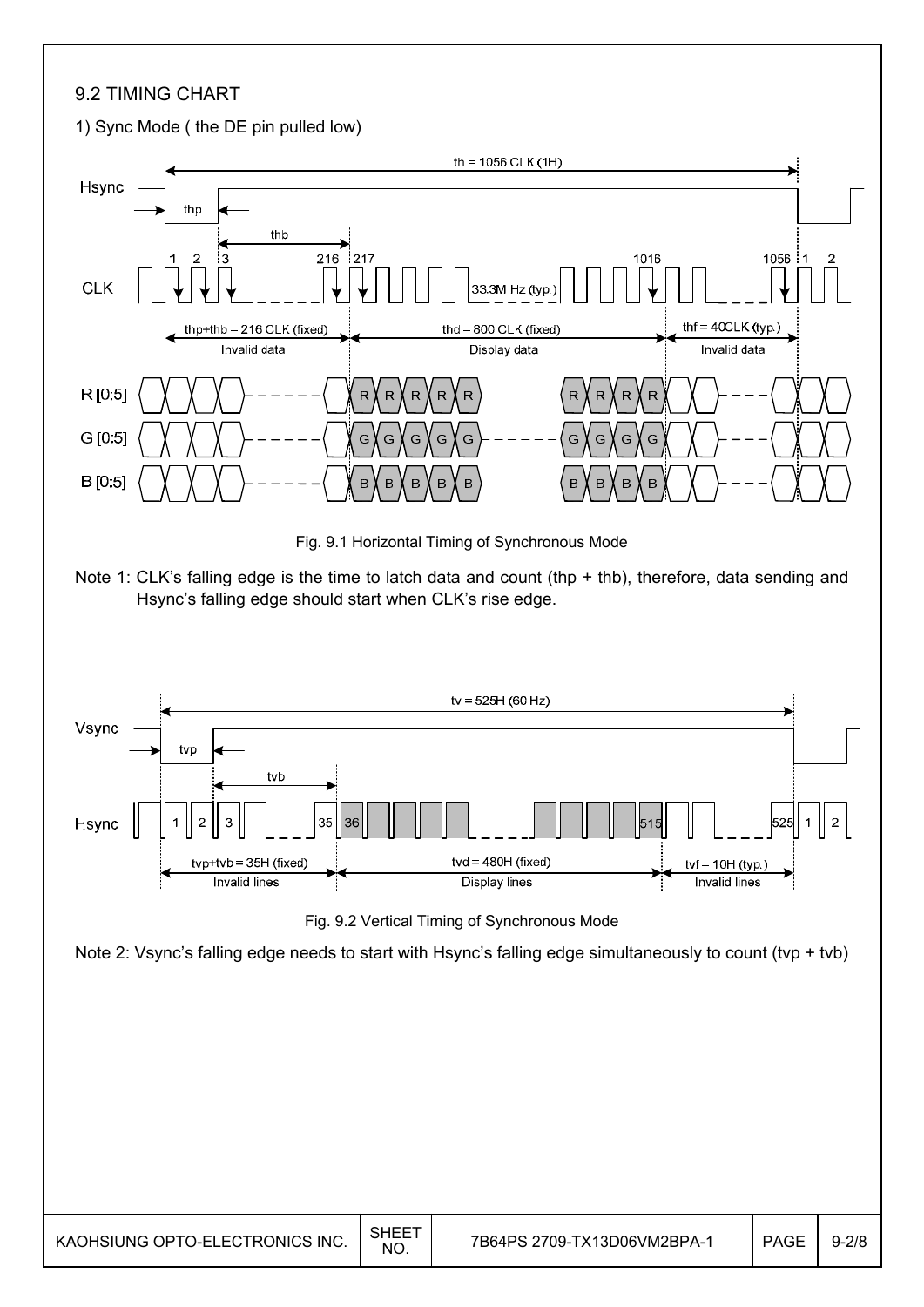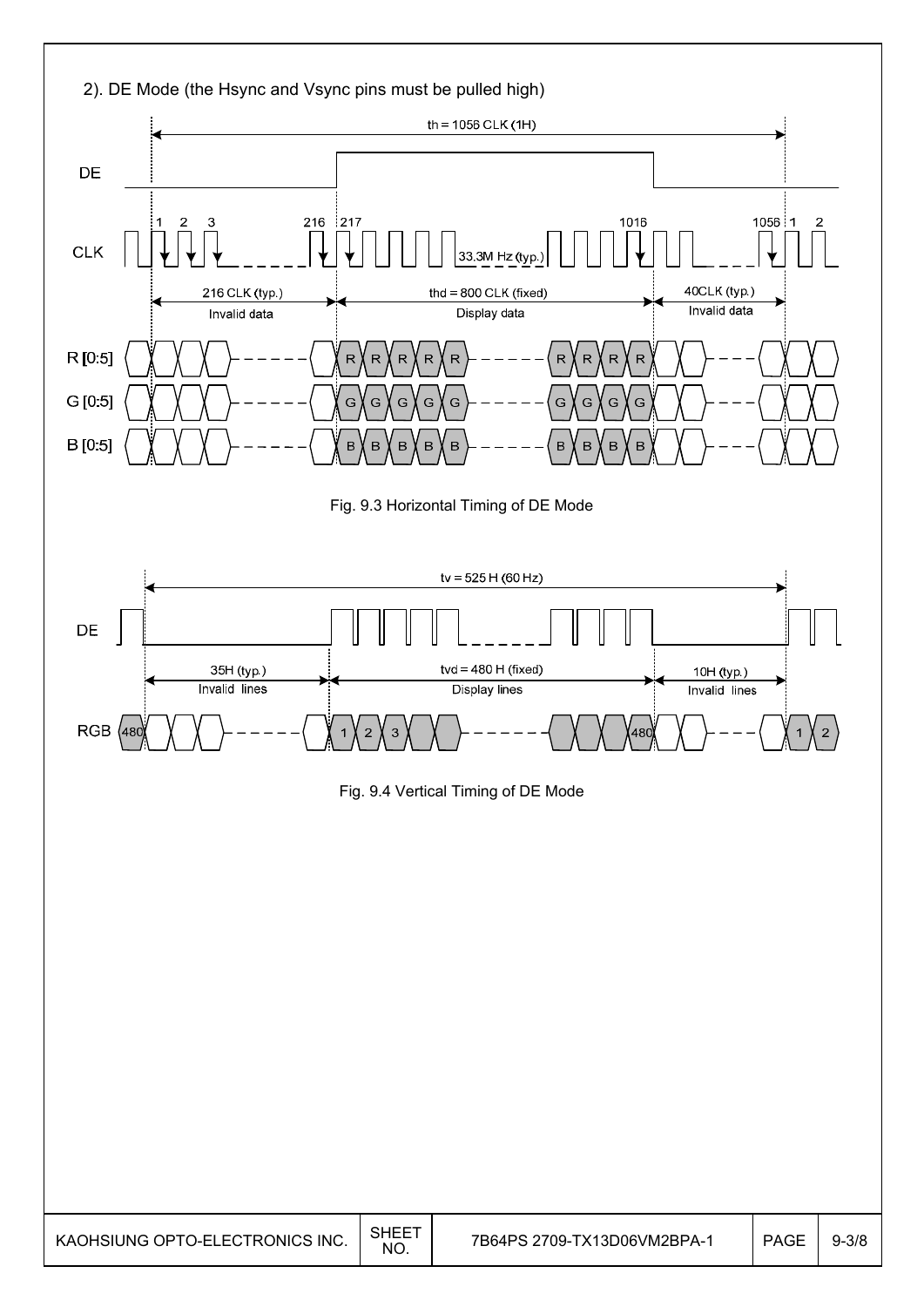### 9.3 CLOCK AND DATA INPUT TIMING

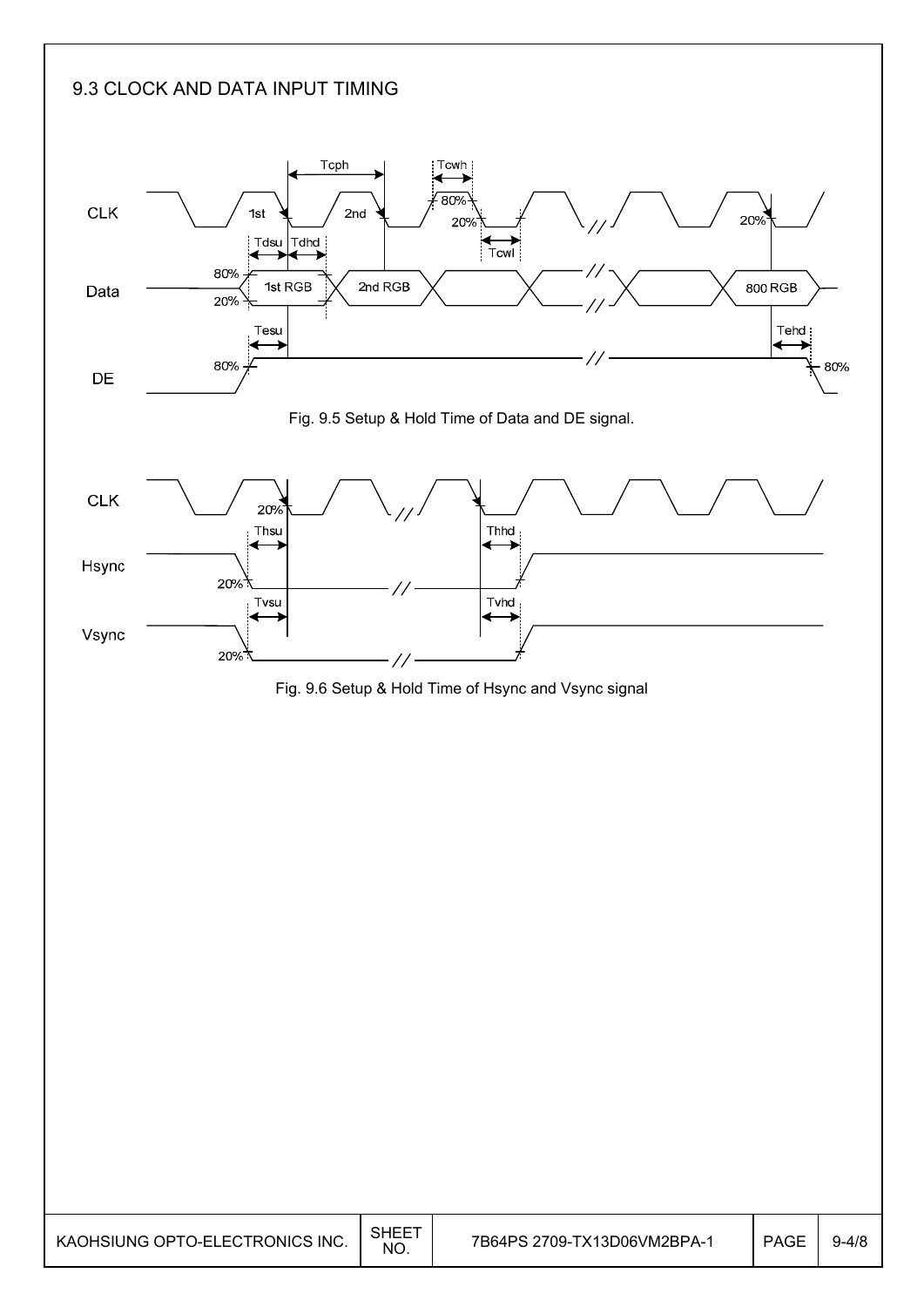### 9.4 TIMING TABLE

The column of timing sets including minimum, typical, and maximum as below are based on the best optical performance, frame frequency (Vsync) = 60 Hz to define. If 60 Hz is not the aim to set, 54~66 Hz for Vsync is recommended to apply for better performance by other parameter combination as the definitions in section 5.1.

#### 1).Sync Mode

| <b>Item</b> |                            | Symbol      | Min. | Typ. | Max. | Unit       |
|-------------|----------------------------|-------------|------|------|------|------------|
|             | <b>CLK Frequency</b>       | fclk        | 32.4 | 33.3 | 41.2 | M Hz       |
|             | Display Data               | thd         | 800  | 800  | 800  |            |
|             | Cycle Time                 | th          | 1036 | 1056 | 1116 |            |
| Hsync       | Pulse Width                | thp         | 128  | 128  | 128  | <b>CLK</b> |
|             | Pulse Width and Back Porch | thp $+$ thb | 216  | 216  | 216  |            |
|             | <b>Front Porch</b>         | thf         | 20   | 40   | 100  |            |
|             | Display Line               | tvd         | 480  | 480  | 480  |            |
|             | <b>Cycle Time</b>          | tv          | 521  | 525  | 615  |            |
| Vsync       | Pulse Width                | tvp         | 2    | 2    | 2    | H          |
|             | Pulse Width and Back Porch | $typ + tvb$ | 35   | 35   | 35   |            |
|             | <b>Front Porch</b>         | tvf         | 6    | 10   | 100  |            |

#### 2).DE Mode

|            | Item                 | Symbol | Min. | Typ. | Max. | Unit       |
|------------|----------------------|--------|------|------|------|------------|
| Horizontal | <b>CLK Frequency</b> | fclk   | 30.0 | 33.3 | 37.0 | M Hz       |
|            | Display Data         | thd    | 800  | 800  | 800  | <b>CLK</b> |
|            | Cycle Time           | th     | 1000 | 1056 | 1100 |            |
| Vertical   | Display Data         | tvd    | 480  | 480  | 480  |            |
|            | Cycle Time           | tv     | 500  | 525  | 560  | Н          |

#### 3).Clock and Data Input Timing

| Item       |                  | Symbol      | Min. | Typ.                     | Max.                     | Unit |
|------------|------------------|-------------|------|--------------------------|--------------------------|------|
|            | Duty             | Tcwh        | 40   | 50                       | 60                       | %    |
| <b>CLK</b> | Cycle Time       | Tcph        |      | 30                       |                          |      |
|            | Setup Time       | Tvsu        | 6    | $\overline{\phantom{a}}$ |                          |      |
| Vsync      | Hold Time        | Tvhd        | 6    | $\overline{\phantom{a}}$ | $\overline{\phantom{a}}$ |      |
|            | Setup Time       | Thsu        | 6    | $\overline{\phantom{a}}$ | $\overline{\phantom{0}}$ |      |
| Hsync      | <b>Hold Time</b> | Thhd        | 6    | ۰                        |                          | ns   |
|            | Setup Time       | Tdsu        | 6    | $\overline{\phantom{a}}$ | $\overline{\phantom{a}}$ |      |
| Data       | <b>Hold Time</b> | <b>Tdhd</b> | 6    | $\overline{\phantom{a}}$ | $\overline{\phantom{0}}$ |      |
| <b>DE</b>  | Setup Time       | Tesu        | 6    | $\blacksquare$           | $\overline{\phantom{a}}$ |      |
|            | <b>Hold Time</b> | Tehd        | 6    |                          |                          |      |

 $\overline{\phantom{a}}$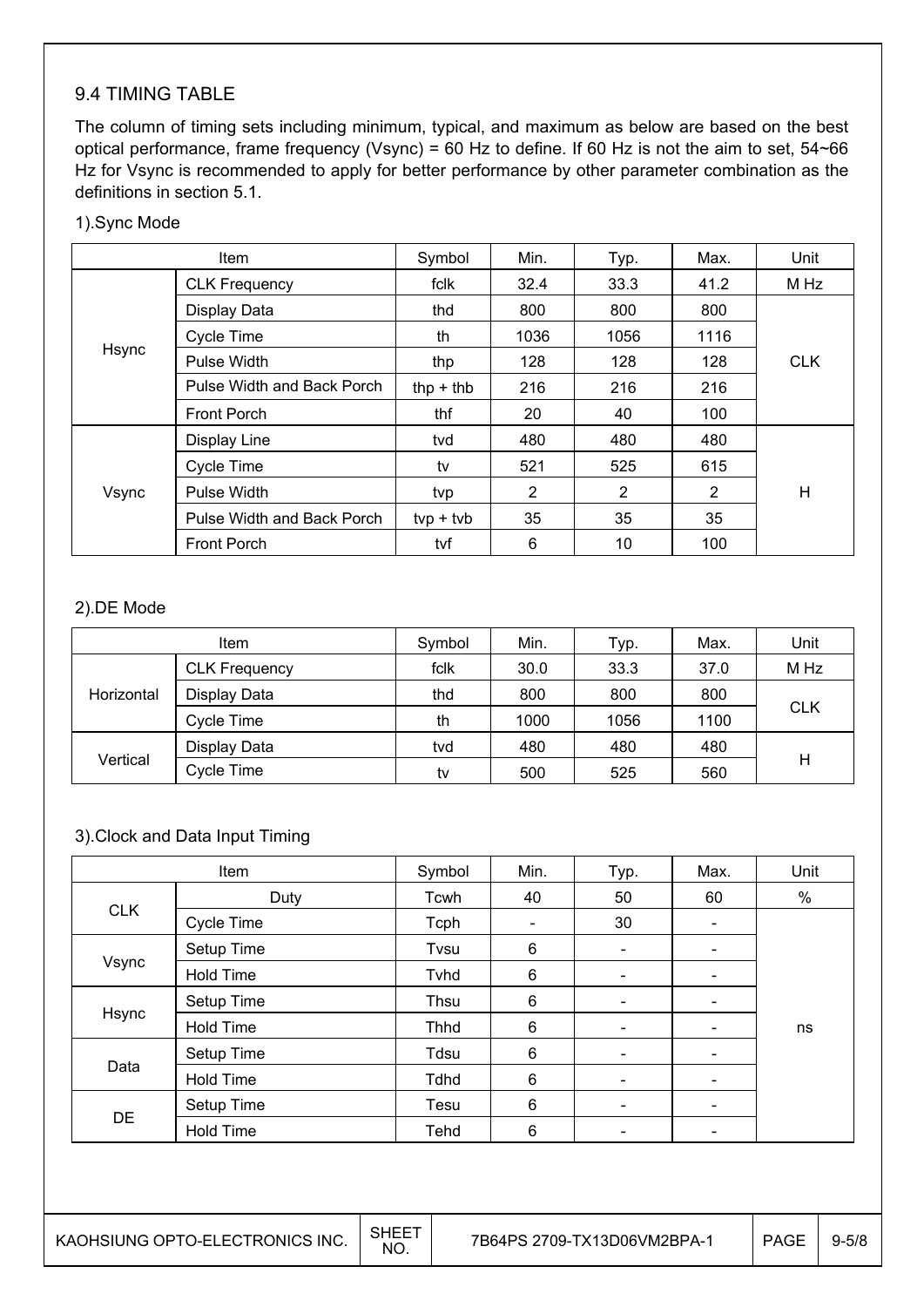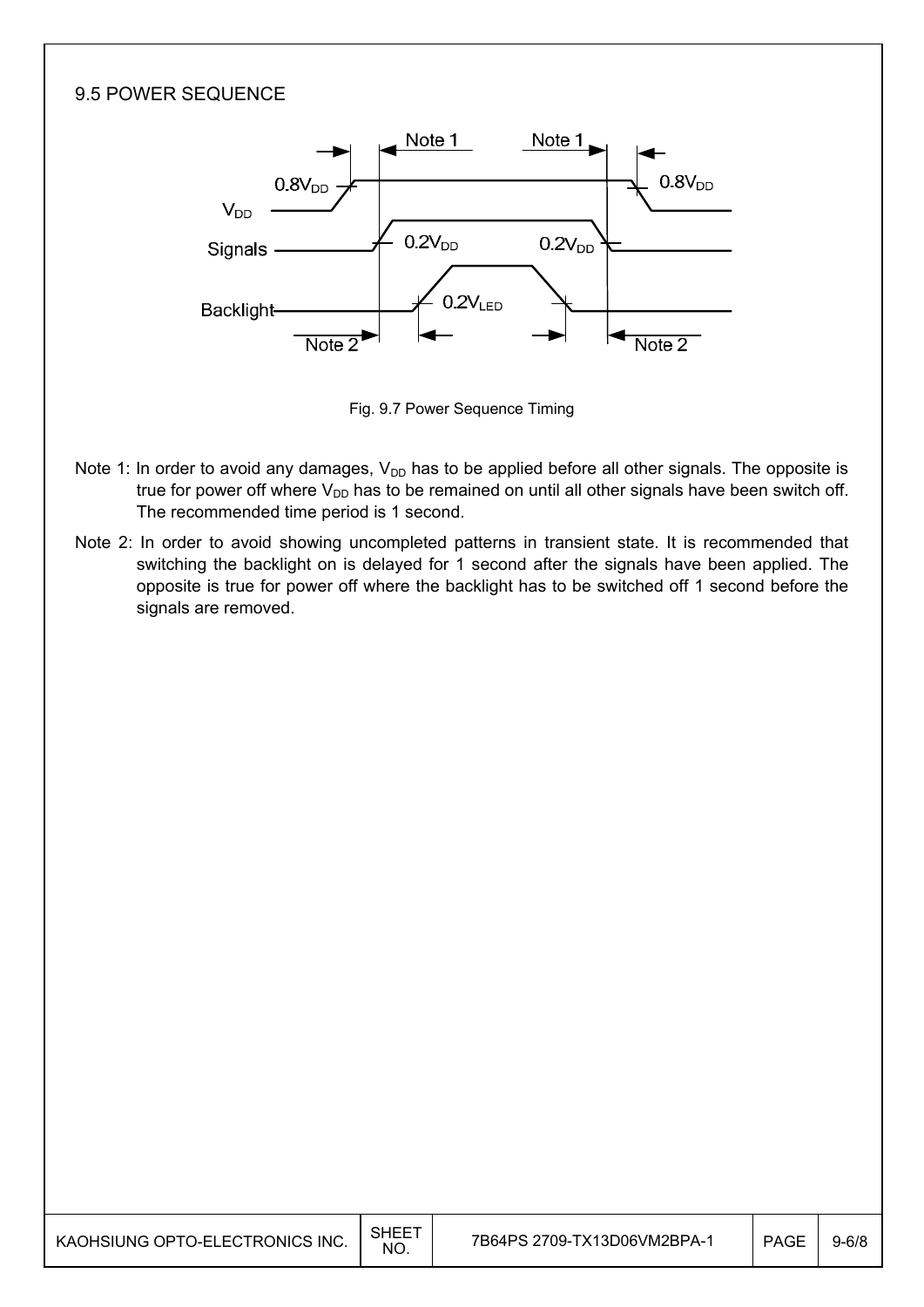### 9.6 DISPLAY MODE CONTROL

Scan direction is available to be switched as below by setting CN1's L/R & U/D pin



L/R : H, U/D : L (Default) L/R : L, U/D : L



L/R : H , U/D : H L/R : L , U/D : H



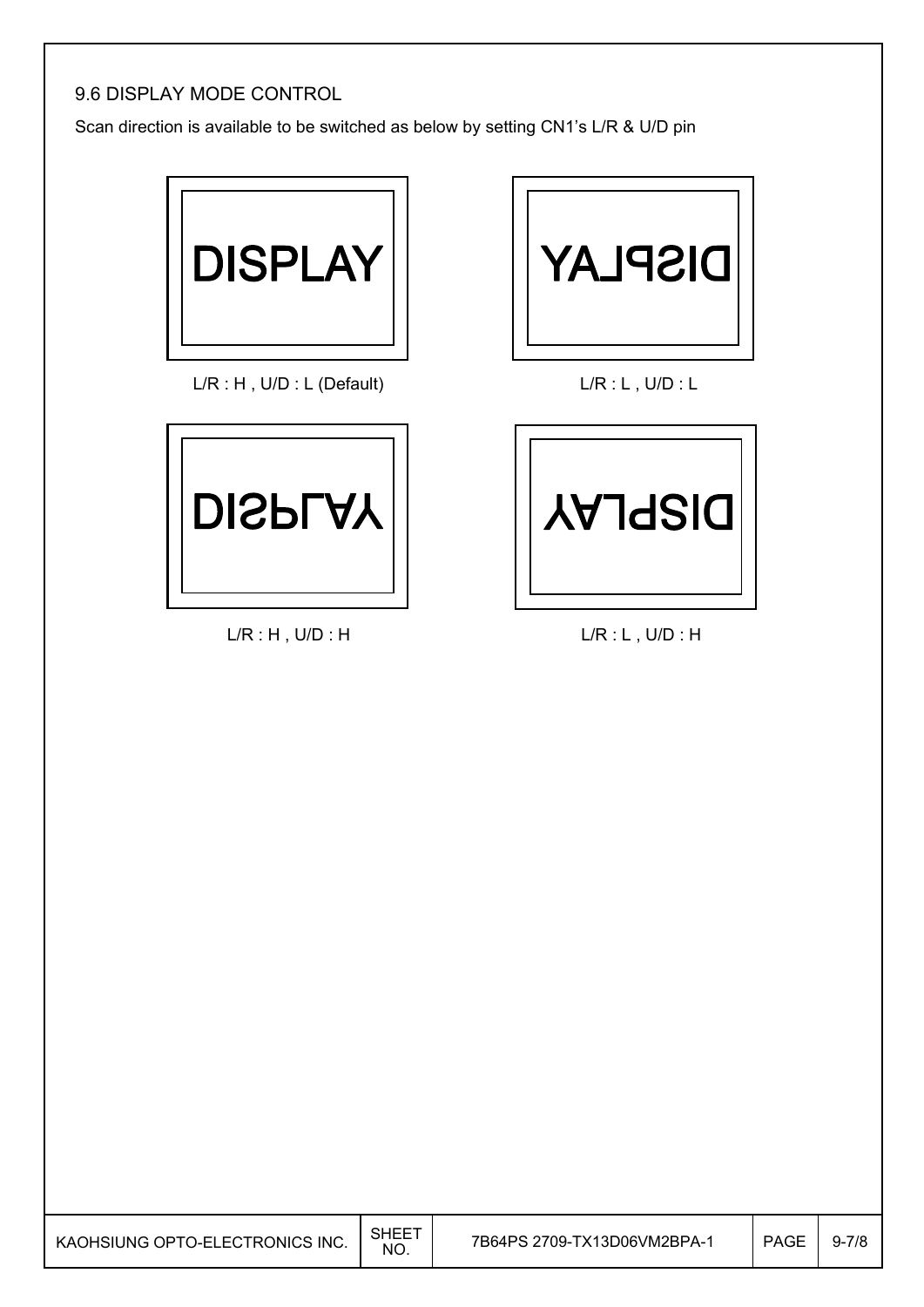### 9.7 DATA INPUT for DISPLAY COLOR

|              | COLOR &          |                |                                              |                                |                          |                                  |                      |                      |                                | Data Signal                            |                      |                      |                                        |                                 |                          |                |                                 |                          |                                        |
|--------------|------------------|----------------|----------------------------------------------|--------------------------------|--------------------------|----------------------------------|----------------------|----------------------|--------------------------------|----------------------------------------|----------------------|----------------------|----------------------------------------|---------------------------------|--------------------------|----------------|---------------------------------|--------------------------|----------------------------------------|
|              | Gray Scale       | R <sub>5</sub> | R <sub>4</sub>                               | R <sub>3</sub>                 | R <sub>2</sub>           | R <sub>1</sub>                   | R <sub>0</sub>       | G <sub>5</sub>       | G4                             | G <sub>3</sub>                         | G <sub>2</sub>       | G <sub>1</sub>       | G <sub>0</sub>                         | <b>B5</b>                       | <b>B4</b>                | B <sub>3</sub> | <b>B2</b>                       | <b>B1</b>                | B <sub>0</sub>                         |
|              | <b>Black</b>     | $\mathbf 0$    | 0                                            | 0                              | $\mathbf 0$              | 0                                | $\mathbf 0$          | $\mathbf 0$          | $\mathbf 0$                    | $\mathbf 0$                            | $\mathbf 0$          | $\mathbf 0$          | 0                                      | $\mathbf 0$                     | $\mathbf 0$              | $\mathbf 0$    | 0                               | $\mathbf 0$              | $\mathbf 0$                            |
|              | Red (0)          | 1              | 1                                            | 1                              | 1                        | 1                                | 1                    | $\mathbf 0$          | $\mathbf 0$                    | 0                                      | 0                    | 0                    | 0                                      | 0                               | $\mathbf 0$              | $\mathbf 0$    | 0                               | 0                        | 0                                      |
|              | Green (0)        | $\mathbf 0$    | 0                                            | 0                              | 0                        | 0                                | $\mathbf 0$          | 1                    | $\mathbf{1}$                   | 1                                      | 1                    | 1                    | 1                                      | $\mathbf 0$                     | $\mathbf 0$              | $\mathbf 0$    | 0                               | 0                        | 0                                      |
| <b>Basic</b> | Blue (0)         | 0              | 0                                            | 0                              | 0                        | $\mathbf 0$                      | $\mathbf 0$          | $\mathbf 0$          | $\mathbf 0$                    | 0                                      | $\mathbf{0}$         | 0                    | 0                                      | 1                               | 1                        | $\mathbf{1}$   | 1                               | 1                        | 1                                      |
| Color        | Cyan             | $\overline{0}$ | 0                                            | $\mathbf 0$                    | 0                        | 0                                | $\mathbf 0$          | $\overline{1}$       | $\mathbf{1}$                   | 1                                      | 1                    | 1                    | 1                                      | 1                               | 1                        | $\mathbf{1}$   | 1                               | 1                        | 1                                      |
|              | Magenta          | 1              | 1                                            | 1                              | 1                        | 1                                | 1                    | $\mathbf 0$          | $\mathbf 0$                    | 0                                      | $\mathbf 0$          | 0                    | 0                                      | 1                               | 1                        | 1              | 1                               | 1                        | 1                                      |
|              | Yellow           | 1              | $\mathbf{1}$                                 | $\mathbf{1}$                   | 1                        | $\mathbf{1}$                     | 1                    | 1                    | $\overline{1}$                 | $\mathbf{1}$                           | $\overline{1}$       | 1                    | $\mathbf{1}$                           | 0                               | $\overline{0}$           | $\mathbf 0$    | 0                               | 0                        | $\mathbf 0$                            |
|              | White            | 1              | 1                                            | 1                              | 1                        | 1                                | 1                    | 1                    | 1                              | 1                                      | 1                    | 1                    | 1                                      | 1                               | 1                        | 1              | 1                               | 1                        | 1                                      |
|              | <b>Black</b>     | $\overline{0}$ | 0                                            | 0                              | 0                        | 0                                | $\mathbf 0$          | $\mathbf 0$          | $\mathbf 0$                    | 0                                      | 0                    | 0                    | $\overline{0}$                         | 0                               | $\overline{0}$           | $\overline{0}$ | 0                               | 0                        | 0                                      |
|              | Red (62)         | $\mathbf 0$    | 0                                            | 0                              | 0                        | 0                                | 1                    | $\overline{0}$       | $\mathbf 0$                    | 0                                      | $\mathbf 0$          | 0                    | $\overline{0}$                         | 0                               | $\overline{0}$           | $\mathbf 0$    | 0                               | 0                        | 0                                      |
|              | Red (61)         | $\mathbf 0$    | 0                                            | $\mathbf 0$                    | 0                        | 1                                | $\mathbf 0$          | $\mathbf 0$          | $\mathbf 0$                    | 0                                      | 0                    | 0                    | 0                                      | 0                               | $\overline{0}$           | $\mathbf 0$    | 0                               | $\overline{0}$           | 0                                      |
| Red          |                  | $\blacksquare$ | $\ddot{\phantom{0}}$<br>$\ddot{\phantom{a}}$ | $\blacksquare$                 | $\cdot$                  | $\cdot$<br>÷.                    |                      | $\blacksquare$       | $\cdot$                        |                                        |                      |                      | $\blacksquare$<br>$\ddot{\phantom{a}}$ | $\cdot$                         |                          | $\cdot$        |                                 | $\overline{\phantom{a}}$ | t                                      |
|              |                  | $\cdot$        | $\ddot{\phantom{0}}$                         | $\blacksquare$<br>٠            | l,                       | $\cdot$<br>$\lambda$             | $\ddot{\phantom{0}}$ | $\blacksquare$       | $\blacksquare$                 | $\cdot$                                |                      | $\cdot$              | $\blacksquare$<br>$\blacksquare$       | $\cdot$                         |                          | $\blacksquare$ | $\blacksquare$                  | $\blacksquare$           | $\blacksquare$<br>$\blacksquare$       |
|              | Red (1)          | $\mathbf{1}$   | 1                                            | $\mathbf{1}$                   | 1                        | 1                                | $\mathbf 0$          | $\mathbf 0$          | $\mathbf 0$                    | 0                                      | $\mathbf 0$          | $\mathbf 0$          | 0                                      | $\mathbf 0$                     | $\mathbf 0$              | $\mathbf 0$    | $\mathbf 0$                     | 0                        | 0                                      |
|              | Red (0)          | $\mathbf{1}$   | $\mathbf{1}$                                 | $\mathbf{1}$                   | 1                        | $\mathbf{1}$                     | 1                    | $\overline{0}$       | $\overline{0}$                 | 0                                      | $\mathbf 0$          | 0                    | $\mathbf 0$                            | $\mathbf 0$                     | $\mathbf 0$              | $\mathbf 0$    | 0                               | 0                        | 0                                      |
|              | <b>Black</b>     | $\mathbf 0$    | 0                                            | 0                              | 0                        | 0                                | 0                    | $\mathbf 0$          | $\mathbf 0$                    | 0                                      | $\mathbf 0$          | 0                    | 0                                      | 0                               | 0                        | $\mathbf 0$    | 0                               | 0                        | 0                                      |
|              | Green (62)       | $\mathbf 0$    | 0                                            | 0                              | 0                        | $\overline{0}$                   | $\mathbf 0$          | $\mathbf 0$          | $\mathbf 0$                    | 0                                      | $\mathbf 0$          | 0                    | 1                                      | 0                               | 0                        | $\overline{0}$ | 0                               | 0                        | $\mathbf 0$                            |
|              | Green (61)       | $\mathbf 0$    | 0                                            | 0                              | 0                        | 0                                | 0                    | 0                    | $\mathbf 0$                    | 0                                      | 0                    | 1                    | 0                                      | 0                               | 0                        | 0              | 0                               | 0                        | 0                                      |
| Green        |                  | $\cdot$        | $\cdot$<br>÷.                                | $\blacksquare$<br>$\mathbf{r}$ | $\cdot$<br>×,            | $\ddot{\cdot}$                   |                      | $\ddot{\phantom{a}}$ | $\cdot$<br>$\mathbf{r}$        | $\blacksquare$<br>$\ddot{\phantom{0}}$ | $\blacksquare$<br>ä, | $\cdot$<br>×.        | $\cdot$<br>$\cdot$                     | $\cdot$<br>$\ddot{\phantom{a}}$ |                          | $\cdot$        | $\blacksquare$                  | $\blacksquare$<br>ä.     | $\ddot{\phantom{a}}$                   |
|              | $\blacksquare$   | $\blacksquare$ | $\blacksquare$                               | $\blacksquare$                 | $\blacksquare$           | $\cdot$                          | $\blacksquare$       | $\blacksquare$       | $\blacksquare$                 | $\cdot$                                | $\blacksquare$       | $\cdot$              | $\blacksquare$                         | $\blacksquare$                  | $\blacksquare$           | $\blacksquare$ | $\blacksquare$                  | $\blacksquare$           | $\blacksquare$<br>$\ddot{\phantom{a}}$ |
|              | Green (1)        | $\mathbf 0$    | 0                                            | 0                              | $\mathbf 0$              | $\mathbf 0$                      | $\mathbf 0$          | $\mathbf 1$          | 1                              | 1                                      | 1                    | 1                    | 0                                      | 0                               | $\mathbf 0$              | $\mathbf 0$    | 0                               | $\mathbf 0$              | 0                                      |
|              | Green (0)        | $\Omega$       | 0                                            | 0                              | 0                        | 0                                | $\mathbf 0$          | 1                    | 1                              | 1                                      | 1                    | 1                    | 1                                      | 0                               | $\mathbf 0$              | $\mathbf 0$    | 0                               | 0                        | 0                                      |
|              | <b>Black</b>     | $\mathbf 0$    | 0                                            | 0                              | 0                        | 0                                | 0                    | $\mathbf 0$          | $\mathbf 0$                    | 0                                      | $\mathbf 0$          | 0                    | 0                                      | 0                               | 0                        | $\mathbf 0$    | 0                               | 0                        | 0                                      |
|              | <b>Blue (62)</b> | $\overline{0}$ | 0                                            | $\overline{0}$                 | 0                        | $\overline{0}$                   | $\mathbf 0$          | $\mathbf 0$          | $\overline{0}$                 | 0                                      | $\overline{0}$       | 0                    | $\overline{0}$                         | 0                               | $\overline{0}$           | $\overline{0}$ | 0                               | $\overline{0}$           | 1                                      |
|              | <b>Blue (61)</b> | $\mathbf 0$    | 0                                            | 0                              | 0                        | 0                                | $\mathbf 0$          | 0                    | $\mathbf 0$                    | 0                                      | 0                    | 0                    | 0                                      | 0                               | 0                        | $\overline{0}$ | 0                               | $\mathbf{1}$             | 0                                      |
| <b>Blue</b>  |                  | $\blacksquare$ | $\ddot{\phantom{0}}$                         | $\blacksquare$                 | $\overline{\phantom{a}}$ | $\overline{\phantom{a}}$         | $\cdot$              | $\blacksquare$       | $\cdot$                        | $\ddot{\phantom{0}}$                   | $\blacksquare$       | $\ddot{\phantom{0}}$ | $\blacksquare$                         | $\cdot$                         | $\overline{\phantom{a}}$ | $\blacksquare$ | $\ddot{\phantom{0}}$            | $\overline{\phantom{a}}$ | $\blacksquare$<br>$\ddot{\phantom{a}}$ |
|              | $\blacksquare$   | $\blacksquare$ | $\blacksquare$                               | $\blacksquare$<br>÷.           | $\blacksquare$           | $\blacksquare$<br>$\blacksquare$ | $\blacksquare$       | $\blacksquare$       | $\blacksquare$<br>$\mathbf{r}$ | $\cdot$                                | $\blacksquare$       |                      | $\blacksquare$<br>$\blacksquare$       | $\cdot$<br>$\cdot$              |                          | $\blacksquare$ | $\ddot{\phantom{0}}$<br>$\cdot$ | $\blacksquare$           | Ì                                      |
|              | Blue (1)         | $\mathbf 0$    | 0                                            | 0                              | $\mathbf 0$              | 0                                | 0                    | $\mathbf 0$          | $\mathbf 0$                    | 0                                      | 0                    | 0                    | 0                                      | 1                               | 1                        | 1              | 1                               | 1                        | 0                                      |
|              | Blue $(0)$       | 0              | 0                                            | $\mathbf 0$                    | 0                        | 0                                | 0                    | 0                    | 0                              | 0                                      | 0                    | 0                    | 0                                      | 1                               | 1                        | 1              | 1                               | 1                        | 1                                      |

 $\overline{\phantom{a}}$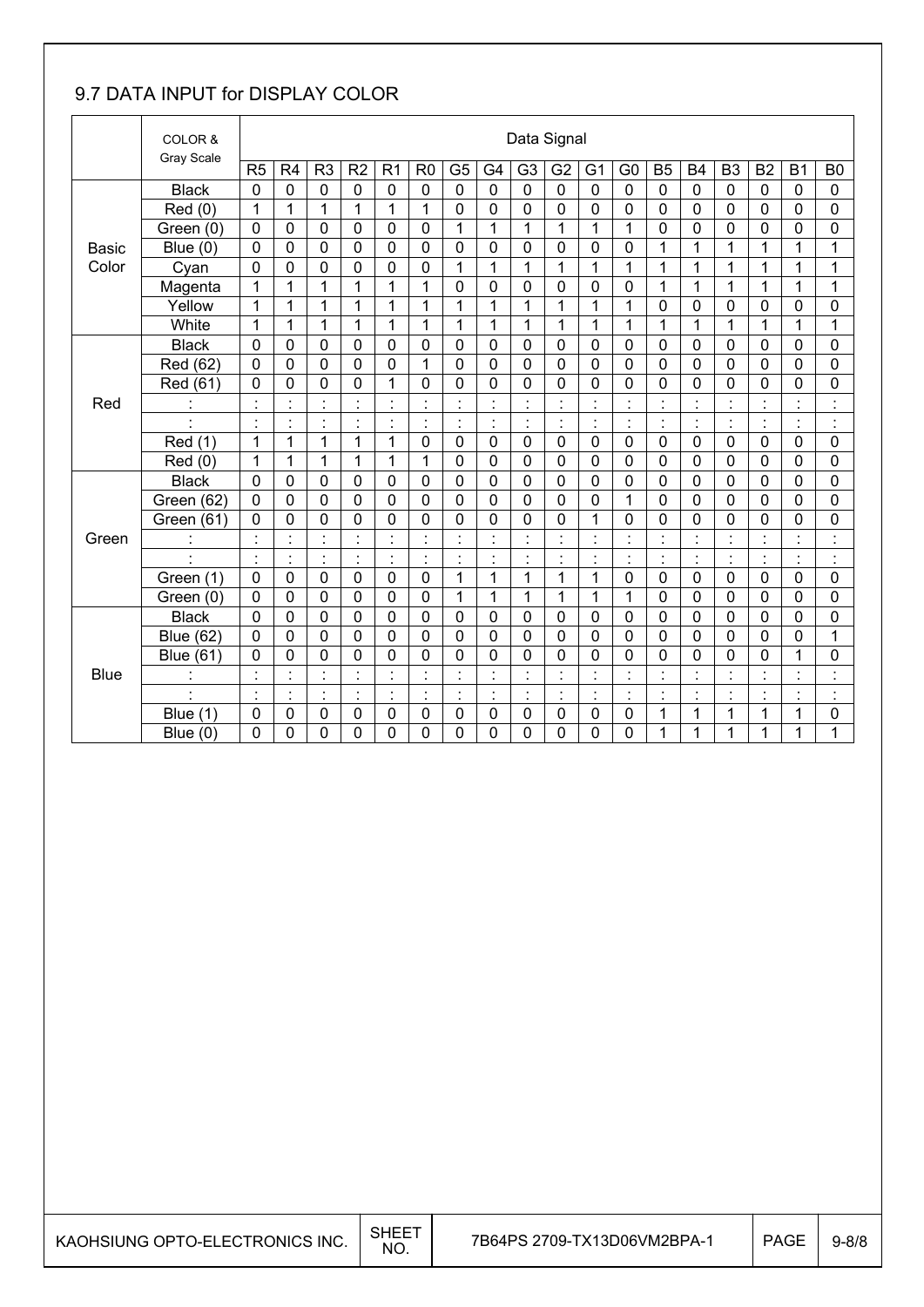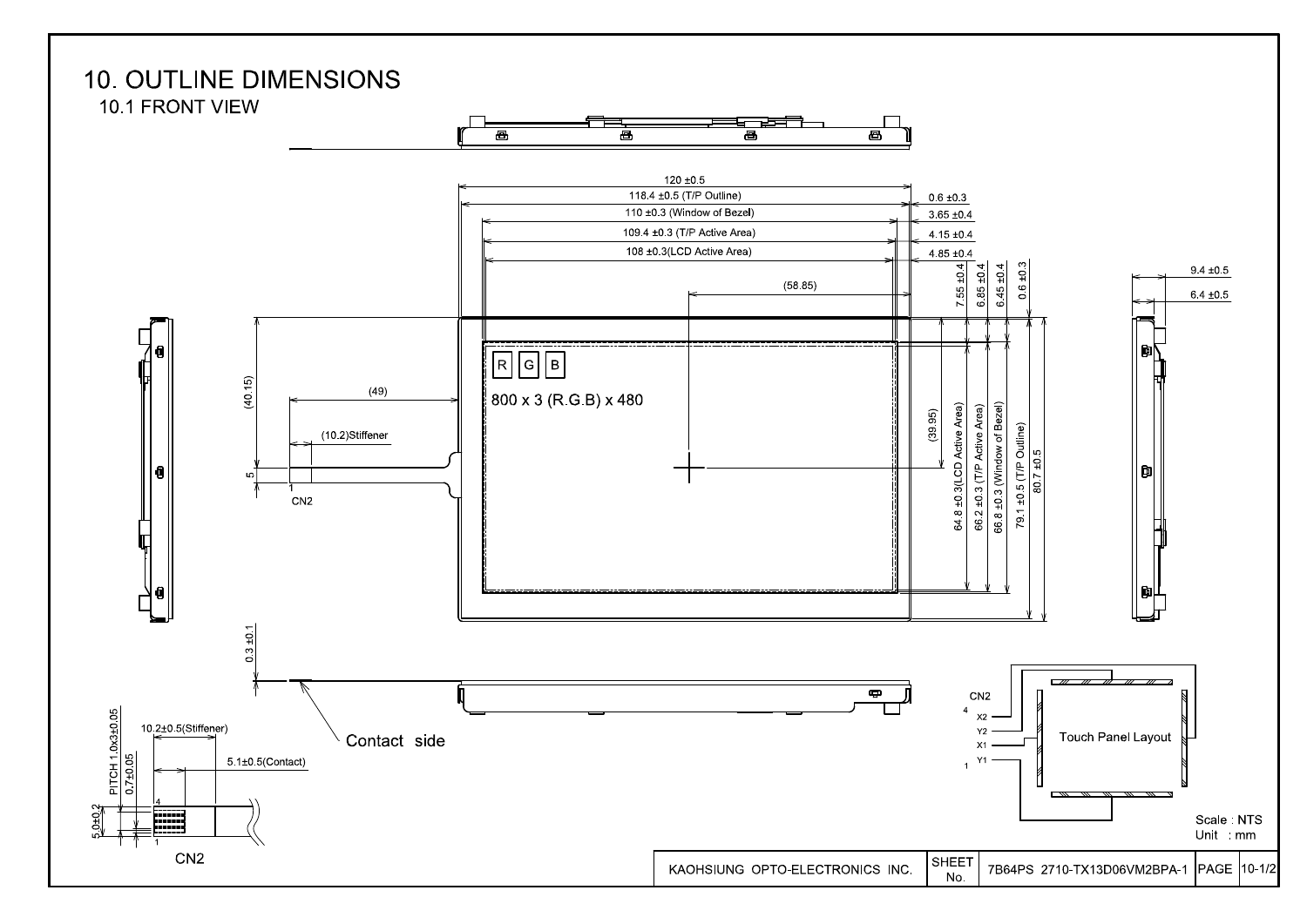10.2 REAR VIEW

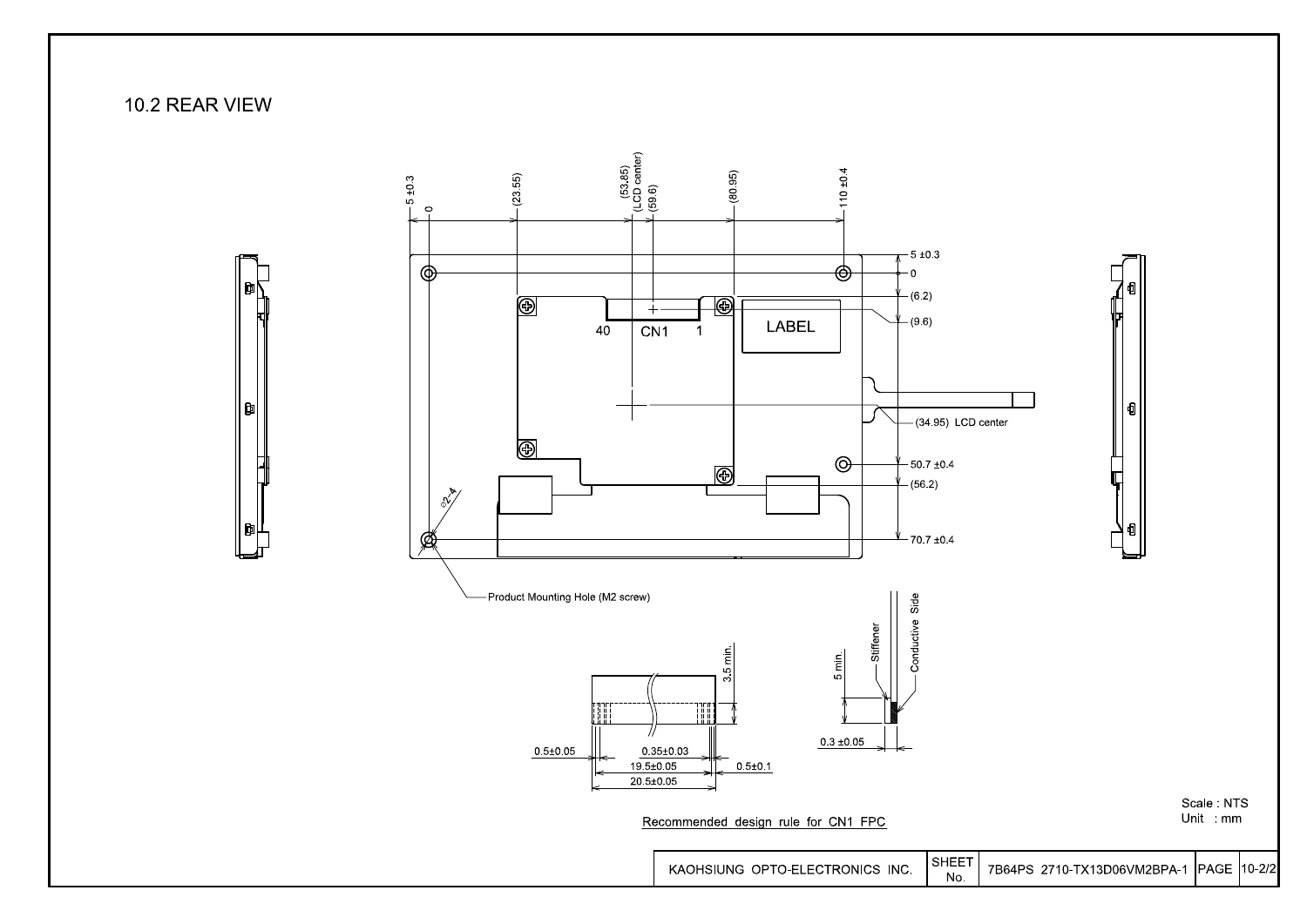## 11. TOUCH PANEL

The type of touch panel used on this display is resistive, analog, 4-wire and film on glass, and more characteristics are shown as below:

### 11.1 OPERATING CONDITIONS

| Item                     | Specification | Remarks    |
|--------------------------|---------------|------------|
| <b>Operating Voltage</b> | DC 5V         | DC 7V Max. |
| <b>Operating Current</b> | 20mA          | -          |

### 11.2 ELECTRICAL CHARACTERISTICS

| <b>Item</b>                         |        | Specification       | <b>Remarks</b> |
|-------------------------------------|--------|---------------------|----------------|
|                                     | X-axis | $370 - 1140 \Omega$ |                |
| Circuit resistance                  | Y-axis | 200~610 $\Omega$    |                |
| <b>Insulation Resistance</b><br>X-Y |        | $>20M\Omega$        | At DC 25V      |
|                                     |        | $\leq \pm 1.5\%$    |                |
| Linearity                           |        | $\leq \pm 1.5\%$    | Note 1         |
| Chattering                          |        | $\leq$ 10ms         |                |

Note 1: The test conditions and equipments of linearity are as below:

- Material of pen: poly-acetal resin
- End shape: R 0.8 mm
- Test force: 150 gf
- Pitch: 10 mm
- Test area is shown in Fig. 11.1



As shown in Fig. 11.2, applying voltage meter to measure Va, Vb and Vxm, where Va is the maximum voltage in the active area; Vb is the minimum voltage in the active area; Vxm is the measured voltage of point x selected by random. Afterwards, the linearity can be calculated by following equation:

$$
Linearity = \frac{|Vxi - Vxm|}{Va - Vb} \times 100\%,
$$

where Vxi is the idea voltage of point x.

The method to measure the linearity of Y-axis is the same as above.

| KAOHSIUNG OPTO-ELECTRONICS INC. | SHEET<br>NO. | 7B64PS 2711-TX13D06VM2BPA-1 | <b>PAGE</b> | 11-1/2 |
|---------------------------------|--------------|-----------------------------|-------------|--------|
|---------------------------------|--------------|-----------------------------|-------------|--------|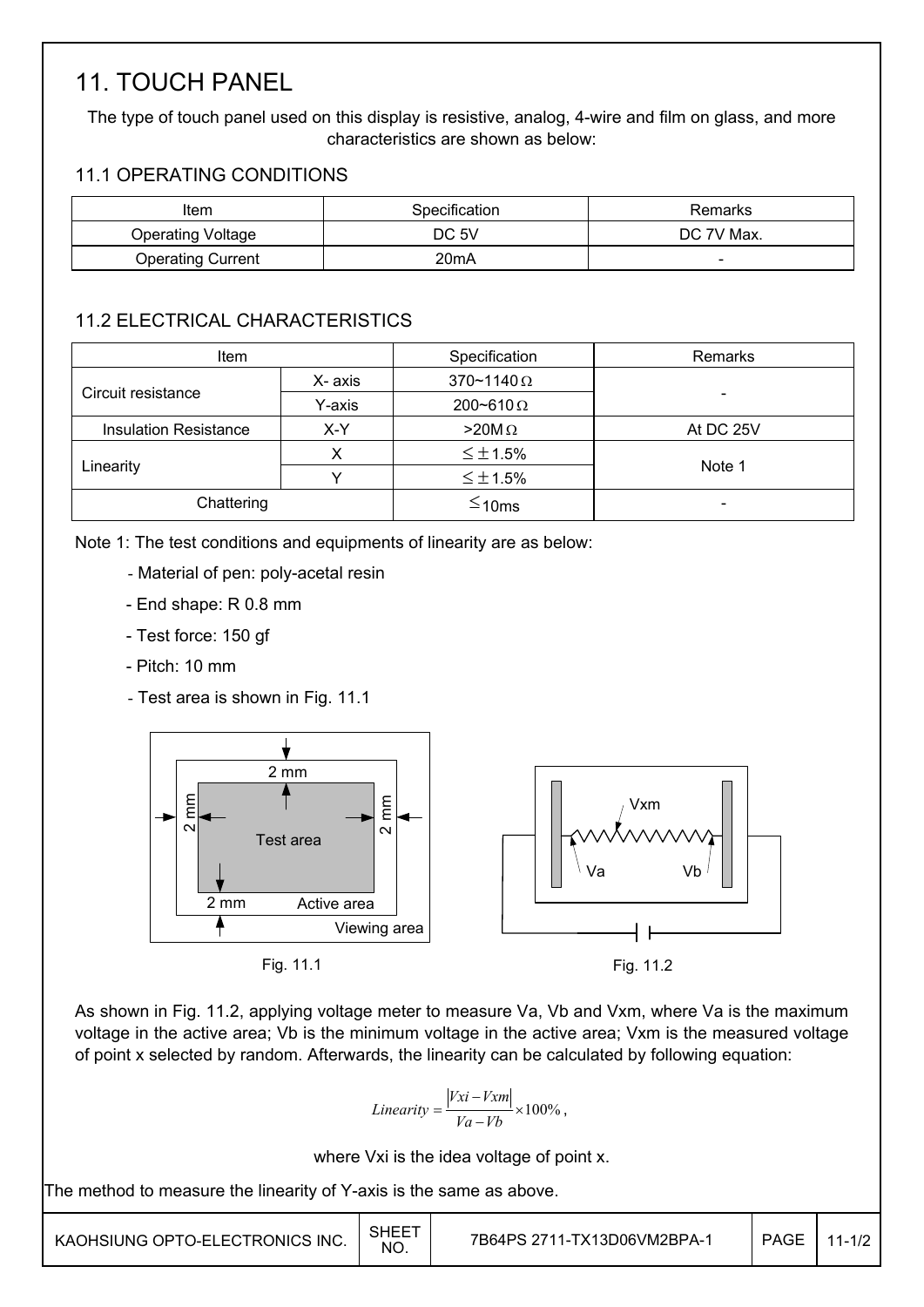### 11.3 MECHANICAL CHARACTERISTICS

| Item             |     | Specification | Remarks            |  |
|------------------|-----|---------------|--------------------|--|
| Finger           |     | 120gf max.    | End shape: R8.0 mm |  |
| Activation force | Pen | 120gf max.    | End shape: R0.8 mm |  |
| Surface Hardness |     | ЗH            | <b>JIS K 5400</b>  |  |

#### 11.4 OPTICAL CHARACTERISTICS

| Item         |            | - - -  |
|--------------|------------|--------|
| :atior       |            | l Na   |
| - - -<br>165 | 770/<br>70 | $\sim$ |

#### 11.5 SAFETY AND ATTENTIONS

- 1) Do not put heavy shock or stress on the touch panel.
- 2) Please use soft cloth or absorbent cotton with ethanol to clean the touch panel by gently wiping. Moreover, please wipe it by horizontal or vertical direction instead of circling to prevent leaving scars on the touch panel's surface.
- 3) Do not use any harmful chemicals such as acetone, toluene, and isopropyl alcohol to clean the display's surface
- 4) UV protection is recommended to avoid the possibility of performance degrading when touch panel is likely applied under UV environment for a long period of time.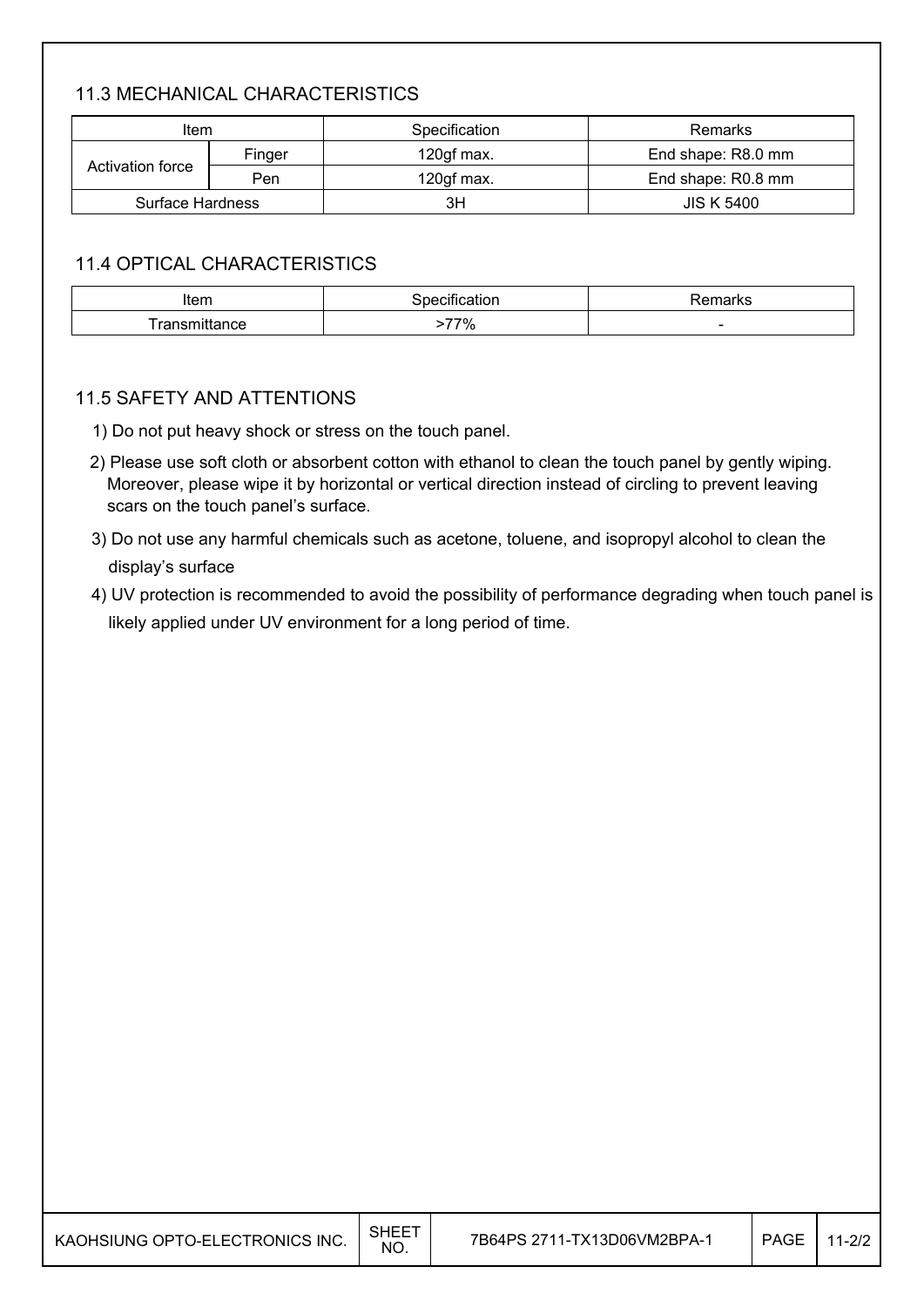## 12. APPEARANCE STANDARD

The appearance inspection is performed in a dark room around 500~1000 lx based on the conditions as below:

- The distance between inspector's eyes and display is 30 cm.
- The viewing zone is defined with angle  $\theta$  shown in Fig.12.1 The inspection should be performed within 45 $^{\circ}$  when display is shut down. The inspection should be performed within 5 $^{\circ}$  when display is power on.



Fig. 12.1

### 12.1 THE DEFINITION OF LCD ZONE

I

LCD panel is divided into 3 areas as shown in Fig.12.2 for appearance specification in next section. A zone is the LCD active area (dot area); B zone is the area, which extended 1 mm out from LCD active area; C zone is the area between B zone and metal frame.

In terms of housing design, B zone is the recommended window area customers' housing should be located in.



Fig. 12.2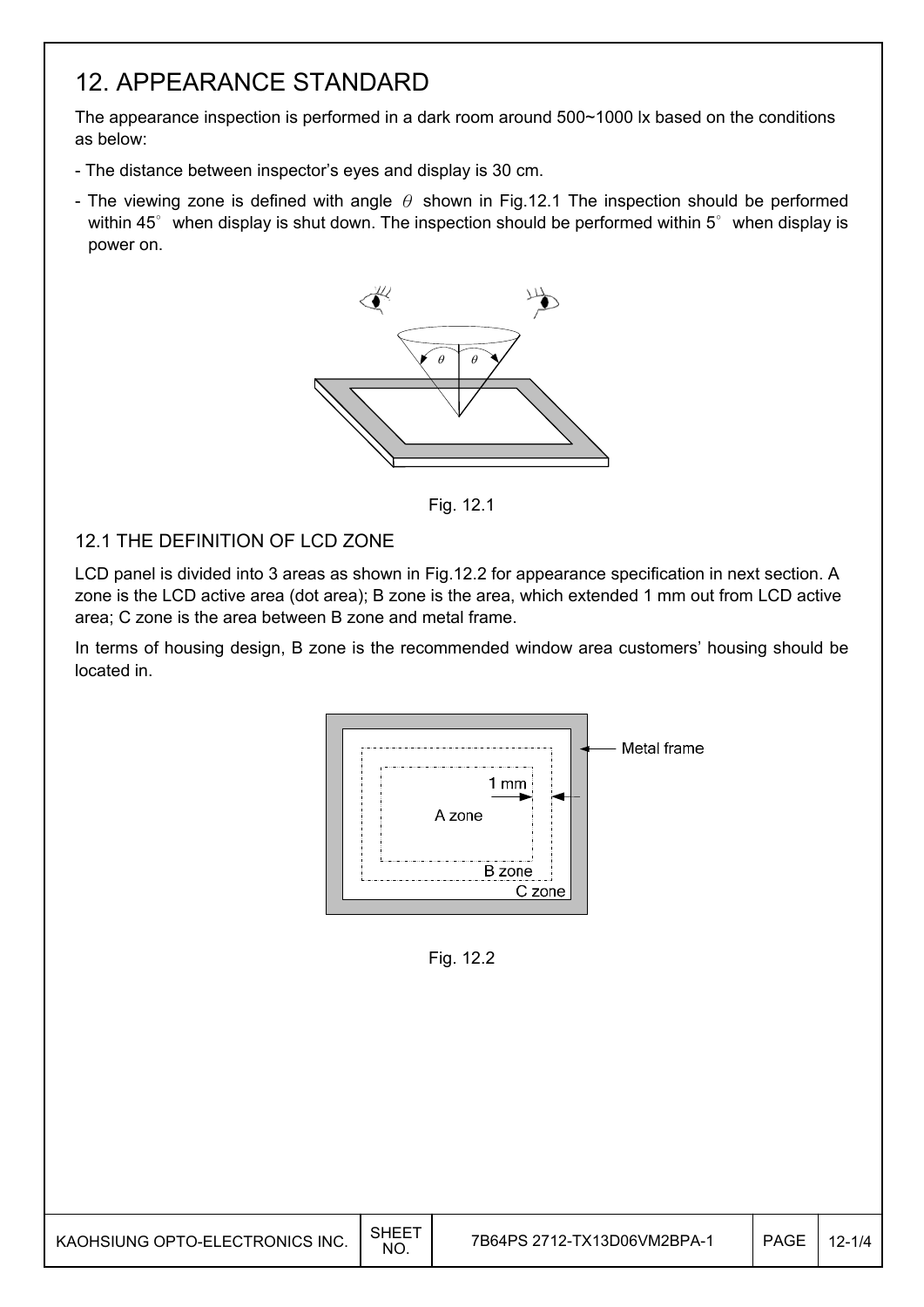### 12.2 LCD APPEARANCE SPECIFICATION

The specification as below is defined as the amount of unexpected phenomenon or material in different zones of LCD panel. The definitions of length, width and average diameter using in the table are shown in Fig. 12.3 and Fig. 12.4.

| Item                  | Criteria                   |             |                                |                          |                         |                | Applied zone |  |
|-----------------------|----------------------------|-------------|--------------------------------|--------------------------|-------------------------|----------------|--------------|--|
|                       | Length (mm)                |             | Width (mm)                     | Maximum number           |                         | Minimum space  |              |  |
|                       | Ignored                    |             | $W \le 0.02$<br>Ignored        |                          |                         |                | A, B         |  |
| <b>Scratches</b>      | $L \leq 40$                |             | $0.02\!<\!W\!\leq\!0.04$<br>10 |                          |                         |                |              |  |
|                       | $L \leq 20$                |             | $W \le 0.04$                   | 10                       |                         |                |              |  |
| Dent                  | Serious one is not allowed |             |                                |                          |                         |                | A            |  |
| Wrinkles in polarizer | Serious one is not allowed |             |                                |                          |                         |                | A            |  |
|                       | Average diameter (mm)      |             |                                |                          | Maximum number          |                |              |  |
|                       |                            | $D \le 0.3$ |                                |                          | Ignored                 |                |              |  |
| Bubbles on polarizer  | $0.3 < D \le 0.5$          |             |                                |                          | 12                      |                | A            |  |
|                       | 0.5 < D                    |             |                                |                          | Not allowed             |                |              |  |
|                       |                            |             |                                | Filamentous (Line shape) |                         |                |              |  |
|                       | Length (mm)                |             | Width (mm)                     |                          |                         | Maximum number |              |  |
|                       | $L \leq 2.0$               |             |                                | $W \le 0.03$             | Ignored                 |                | A, B         |  |
|                       | $L \le 3.0$                |             | $0.03\!<\!W\!\leq\!0.05$       |                          |                         | 10             |              |  |
|                       | $L \leq 2.5$               |             | $0.05\!<\!W\!\leq\!0.1$<br>1   |                          |                         |                |              |  |
| 1) Stains             |                            |             |                                | Round (Dot shape)        |                         |                |              |  |
| 2) Foreign Materials  | Average diameter (mm)      |             | Maximum number                 |                          |                         | Minimum Space  |              |  |
| 3) Dark Spot          | $D \leq 0.2$               |             | Ignored                        |                          |                         |                |              |  |
|                       | $0.2\!<\!D\!\leq\!0.3$     |             | 10                             |                          | 10 mm                   |                | A, B         |  |
|                       | $0.3 < D \le 0.4$          |             | 5                              |                          | 30 mm                   |                |              |  |
|                       | 0.4 < D                    |             | Not allowed                    |                          |                         |                |              |  |
|                       | In total                   |             |                                | Filamentous + Round=10   |                         |                |              |  |
|                       |                            |             |                                |                          |                         |                |              |  |
|                       |                            | <b>Type</b> |                                |                          |                         | Maximum number |              |  |
|                       |                            |             |                                | 1 dot                    | 4                       |                |              |  |
|                       | Bright dot-defect          |             |                                | 2 adjacent dot           | 1                       |                |              |  |
|                       |                            |             |                                | 3 adjacent dot or above  |                         | Not allowed    |              |  |
| Dot-Defect            |                            |             |                                | In total                 | 5                       |                | A            |  |
| (Note 1)              |                            |             |                                | 1 dot                    |                         | 5              |              |  |
|                       | Dark dot-defect            |             |                                | 2 adjacent dot           | $\overline{2}$          |                |              |  |
|                       |                            |             |                                |                          | 3 adjacent dot or above |                | Not allowed  |  |
|                       |                            |             | In total                       |                          | 5                       |                |              |  |
|                       |                            |             | In total                       |                          |                         | 10             |              |  |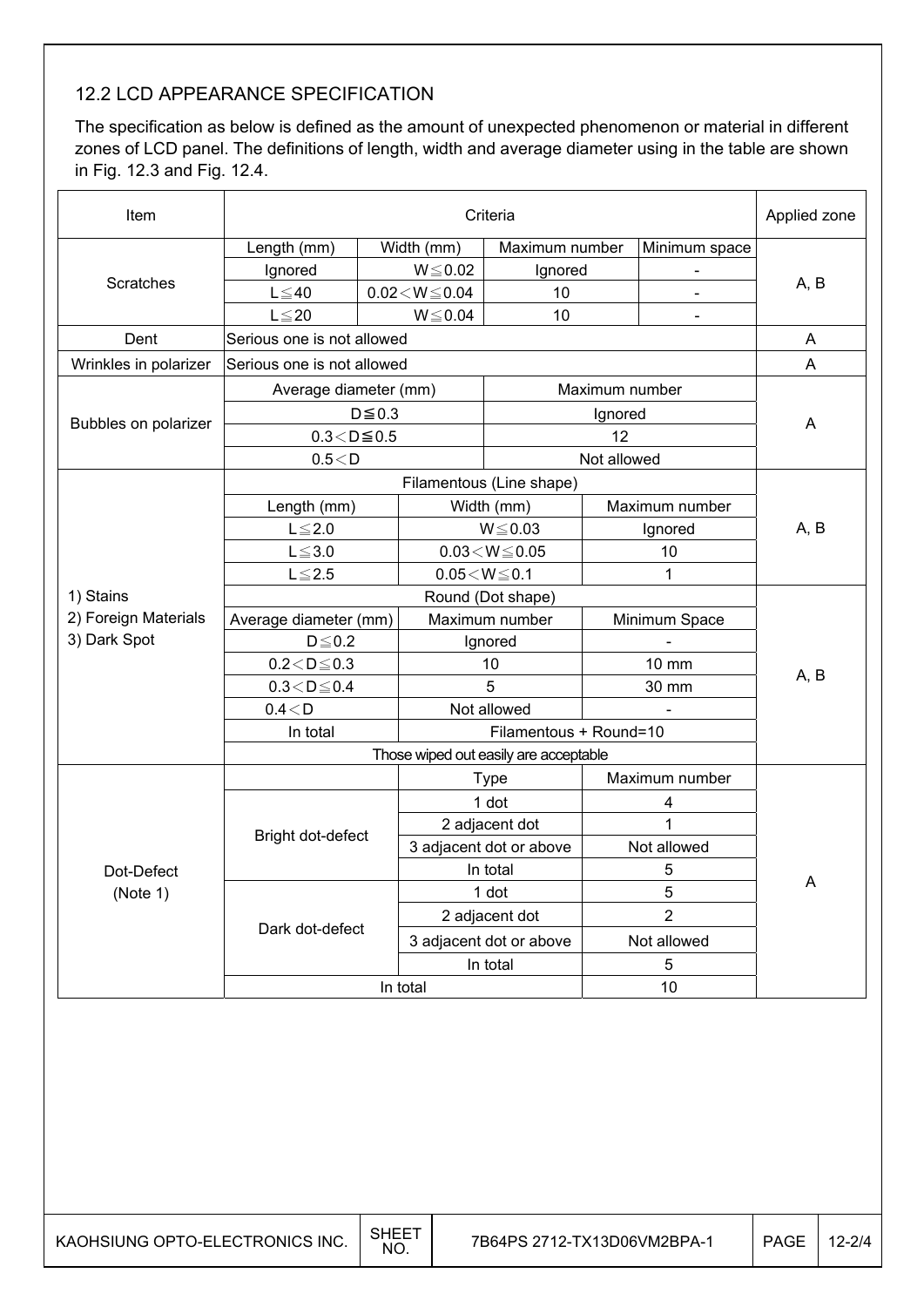

Note 1: The definitions of dot defect are as below:

- The defect area of the dot must be bigger than half of a dot.
- For bright dot-defect, showing black pattern, the dot's brightness must be over 30% brighter than others.
- For dark dot-defect, showing white pattern, the dot's brightness must be under 70% darker than others.
- The definition of 1-dot-defect is the defect-dot, which is isolated and no adjacent defect-dot.
- The definition of adjacent dot is shown as Fig. 12.5.
- The Density of dot defect is defined in the area within diameter  $\phi$  =20mm.



Fig. 12.5

The dots colored gray are adjacent to defect-dot A.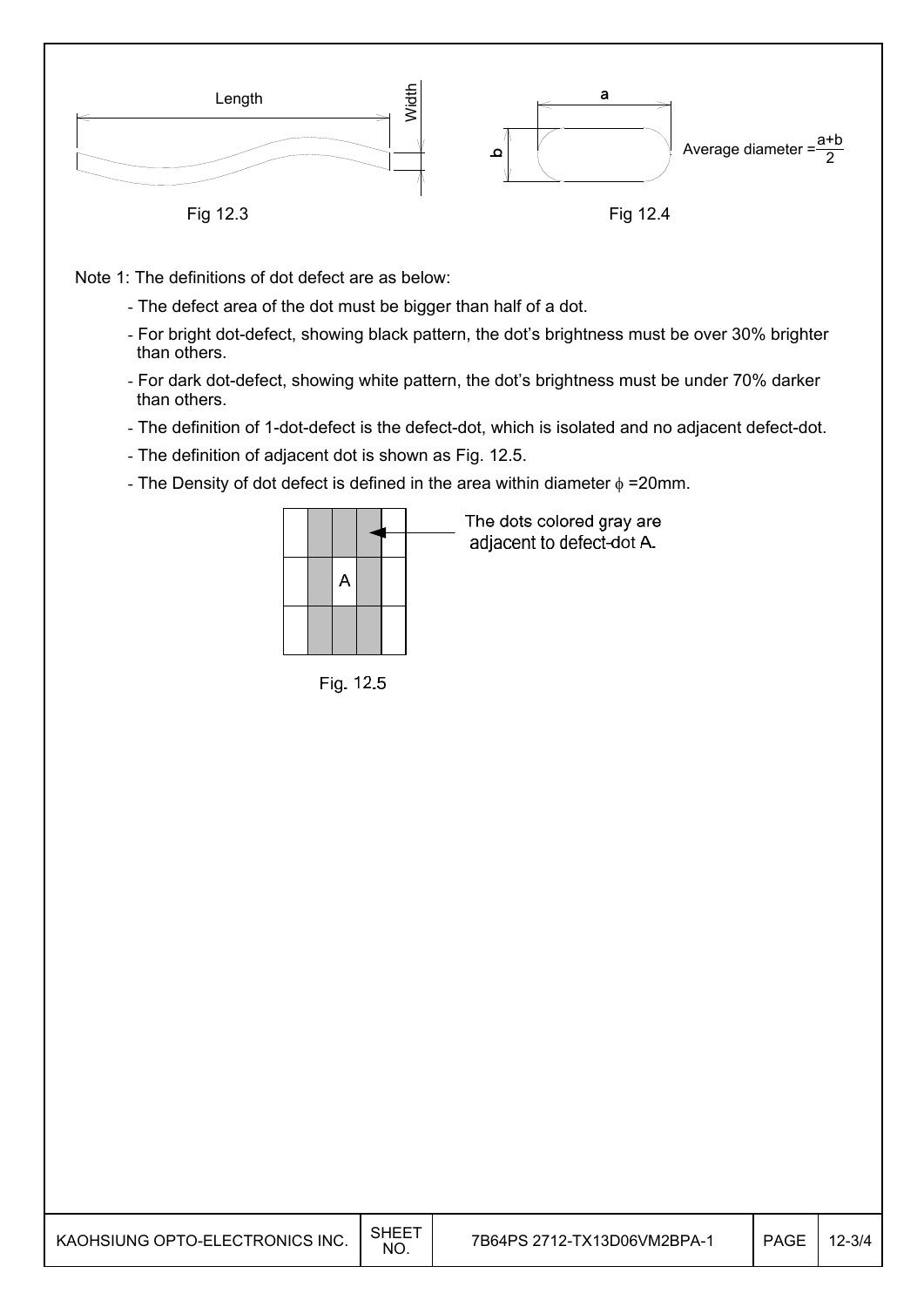### 12.3 TOUCH PANEL APPEARANCE SPECIFICATION

The specification as below is defined by the amount of unexpected material in different zones of touch panel.

| ltem                     |                       | Applied zone |                |                 |      |  |
|--------------------------|-----------------------|--------------|----------------|-----------------|------|--|
|                          | Width (mm)            | Length (mm)  |                | Maximum number  |      |  |
| <b>Scratches</b>         | W > 0.1               | $L \ge 10$   |                | Not allowed     |      |  |
|                          | $0.10 > W \ge 0.05$   |              | $L<$ 10        | 4 pcs max.      | A, B |  |
|                          | $0.05 \geq W$         | $L<$ 10      |                | Ignored         |      |  |
|                          |                       | Filamentous  | (Line shape)   |                 |      |  |
|                          | Width (mm)            | Length (mm)  |                | Maximum number  |      |  |
|                          | W > 0.10              |              |                | Dust (circular) | A, B |  |
|                          | $0.10 \ge W > 0.05$   | 3< L         |                | Not allowed     |      |  |
| <b>Foreign Materials</b> | $0.05 \geq W$         |              | $L \leq 3$     | Ignored         |      |  |
|                          |                       |              |                |                 |      |  |
|                          | Average diameter (mm) |              | Maximum number | A, B            |      |  |
|                          | D > 0.3               |              |                | Not allowed     |      |  |
|                          | $0.3 \ge D > 0.2$     |              |                | 3 pcs max.      | B    |  |
|                          | $D \leq 0.2$          |              |                | Ignored         | A, B |  |

The limitation of glass flaw occurred on touch panel is defined in the table as below.

| Item             | Specifications |                                                          |  |  |  |
|------------------|----------------|----------------------------------------------------------|--|--|--|
| Edge flaw        |                | $X \leq 5.0$ mm<br>$Y \leq 1.0$ mm<br>$Z \leq$ Thickness |  |  |  |
| Corner flaw      |                | $X \leq 3.0$ mm<br>$Y \leq 3.0$ mm<br>$Z \leq$ Thickness |  |  |  |
| Progressive flaw |                | Not allowed                                              |  |  |  |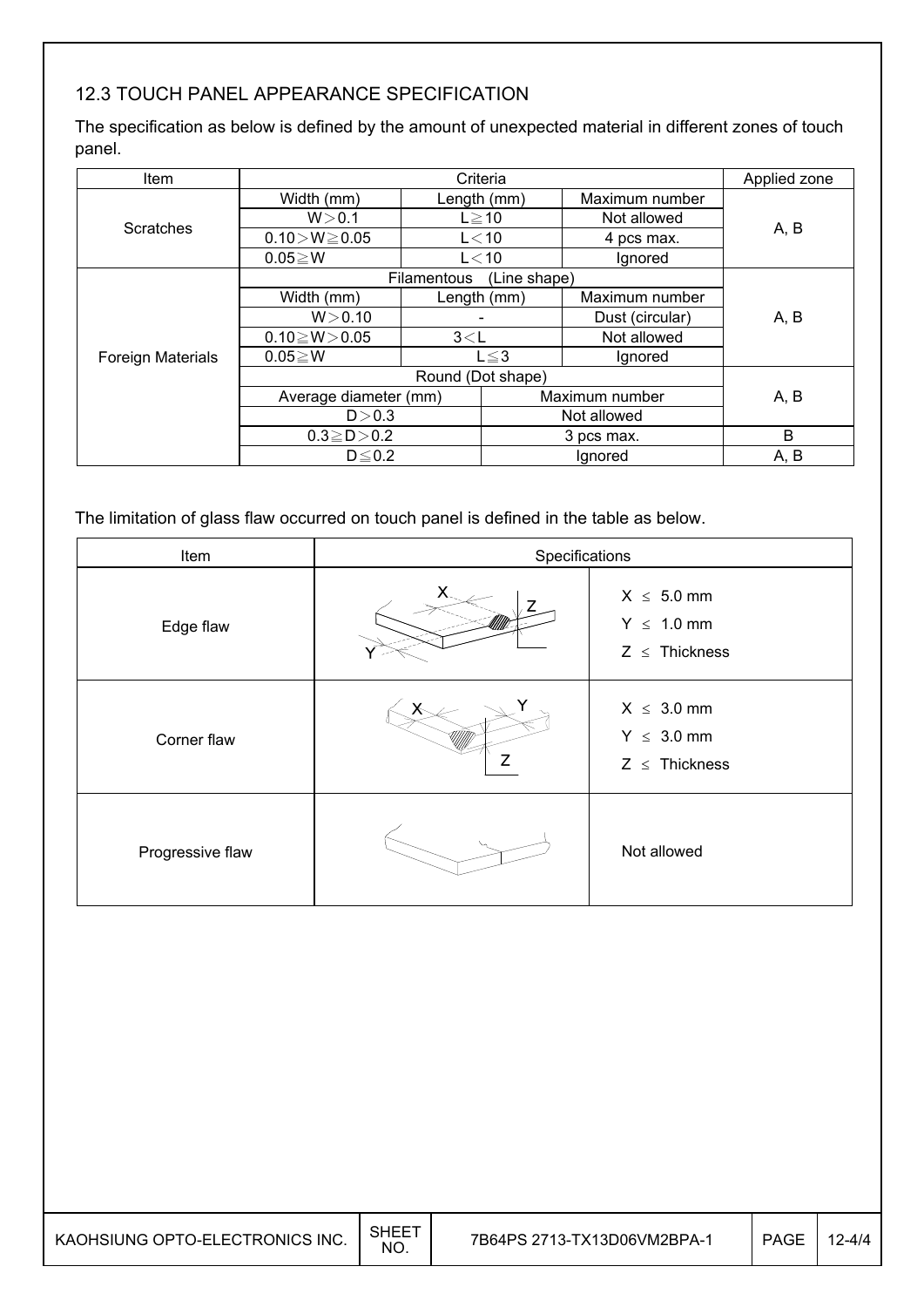### 13. PRECAUTIONS

### 13.1 PRECAUTIONS of TOUCH PANEL

- 1) Please refer to Fig. 13.1 for housing the display with touch panel into applications. The Fig. 13.1 shows some points as below:
- The cushion needs to be designed between housing and touch panel in order to avoid unexpected pressure to cause any wrong reactions, and the cushion should be located in the cushion area.
- The housing should not cover the active area of touch panel as the figure shown.



Fig. 13.1

### 13.2 PRECAUTIONS OF ESD

- 1) Before handling the display, please ensure your body has been connected to ground to avoid any damages by ESD. Also, do not touch display's interface directly when assembling.
- 2) Please remove the protection film very slowly before turning on the display to avoid generating ESD.

### 13.3 PRECAUTIONS OF HANDLING

- 1) In order to keep the appearance of display in good condition, please do not rub any surfaces of the displays by using sharp tools harder than 3H, especially touch panel, metal frame and polarizer.
- 2) Please do not stack the displays as this may damage the surface. In order to avoid any injuries, please avoid touching the edge of the glass or metal frame and wore gloves during handling.
- 5) Touching the polarizer or terminal pins with bare hand should be avoided to prevent staining and poor electrical contact.
- 6) Do not use any harmful chemicals such as acetone, toluene, and isopropyl alcohol to clean display's surfaces.
- 7) Please use soft cloth or absorbent cotton with ethanol to clean the display by gently wiping. Moreover, when wiping the display, please wipe it by horizontal or vertical direction instead of circling to prevent leaving scars on the display's surface, especially polarizer.
- 8) Please wipe any unknown liquids immediately such as saliva, water or dew on the display to avoid color fading or any permanent damages.
- 9) Maximum pressure to the surface of the display must be less than  $1.96 \times 10^4$  Pa. If the area of applied pressure is less than  $1 \text{ cm}^2$ , the maximum pressure must be less than 1.96N.

 $\mathsf{I}$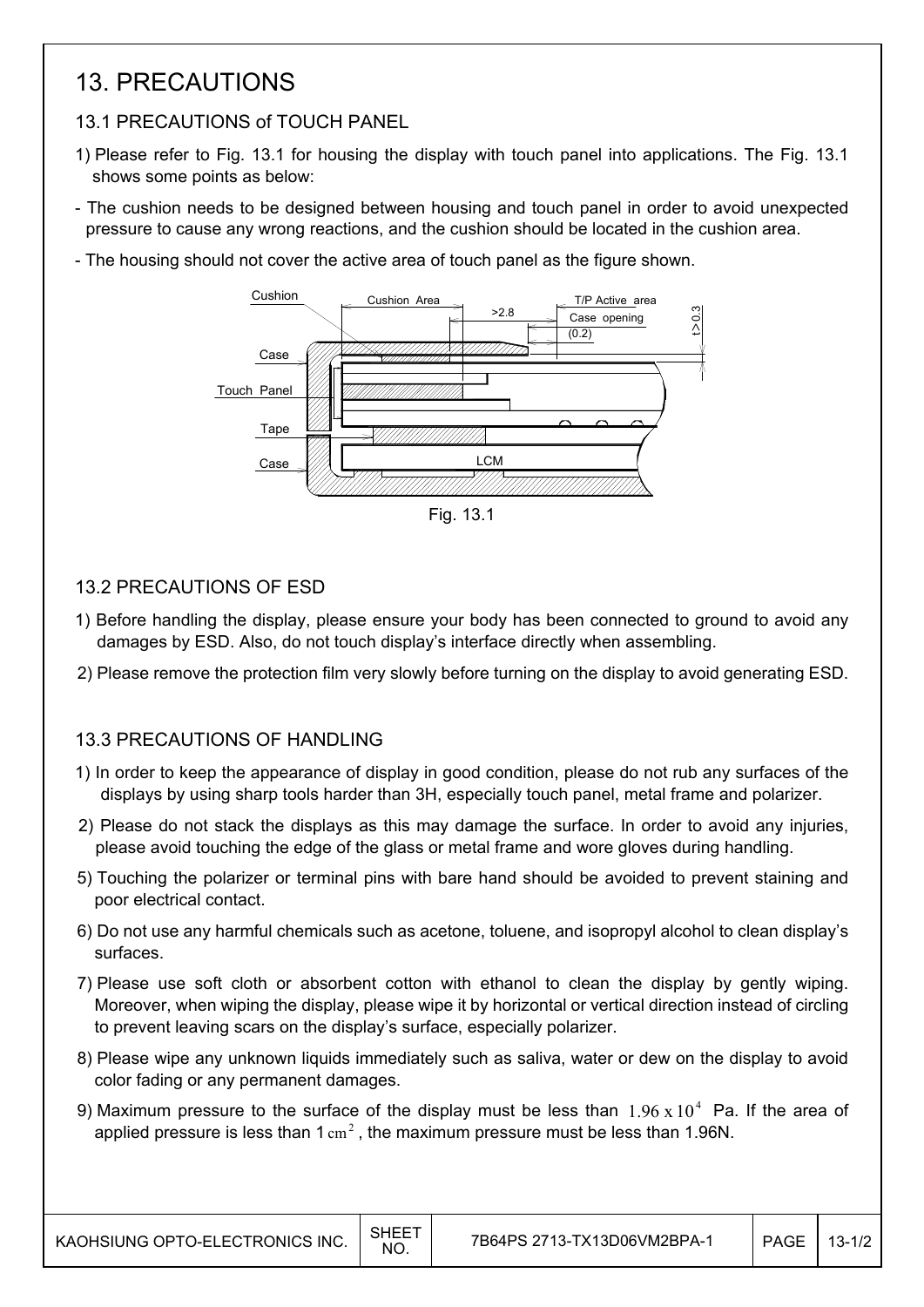### 13.4 PRECAUTIONS OF OPERATING

- 1) Please input signals and voltages to the displays according to the values defined in the section of electrical characteristics to obtain the best performance. Any voltages over than absolute maximum rating will cause permanent damages to this display. Also any timing of the signals out of this specification would cause unexpected performance.
- 2) When the display is operating at significant low temperature the response time will be slower than it at 25 $C^{\circ}$ . In high temperature, the color will be slightly dark and blue compared to original pattern. However these are temperature-related phenomenon of LCD and it will not cause permanent damages to the display when used within the operating temperature.
- 3) The use of screen saver or sleep mode is recommended when static images are likely for long periods of time. This is to avoid the possibility of image sticking.
- 4) Spike noise can cause malfunction of the circuit. The recommended limitation of spike noise is no bigger than  $\pm$  100 mV.

### 13.5 PRECAUTIONS OF STORAGE

 $\overline{\phantom{a}}$ 

If the displays are going to be stored for years, please be aware the following notices.

- 1) Please store the displays in a dark room to avoid any damages from sunlight and other sources of UV light.
- 2) The recommended long term storage temperature is between 10  $\text{C}^{\circ}$  ~35  $\text{C}^{\circ}$  and 55%~75% humidity to avoid causing bubbles between polarizer and LCD glasses and polarizer peeling from LCD glasses.
- 3) It would be better to keep the displays in the container which is shipped from KOE and do not unpack it.
- 4) Please do not stick any labels on the display surface for a long time, especially on the polarizer.